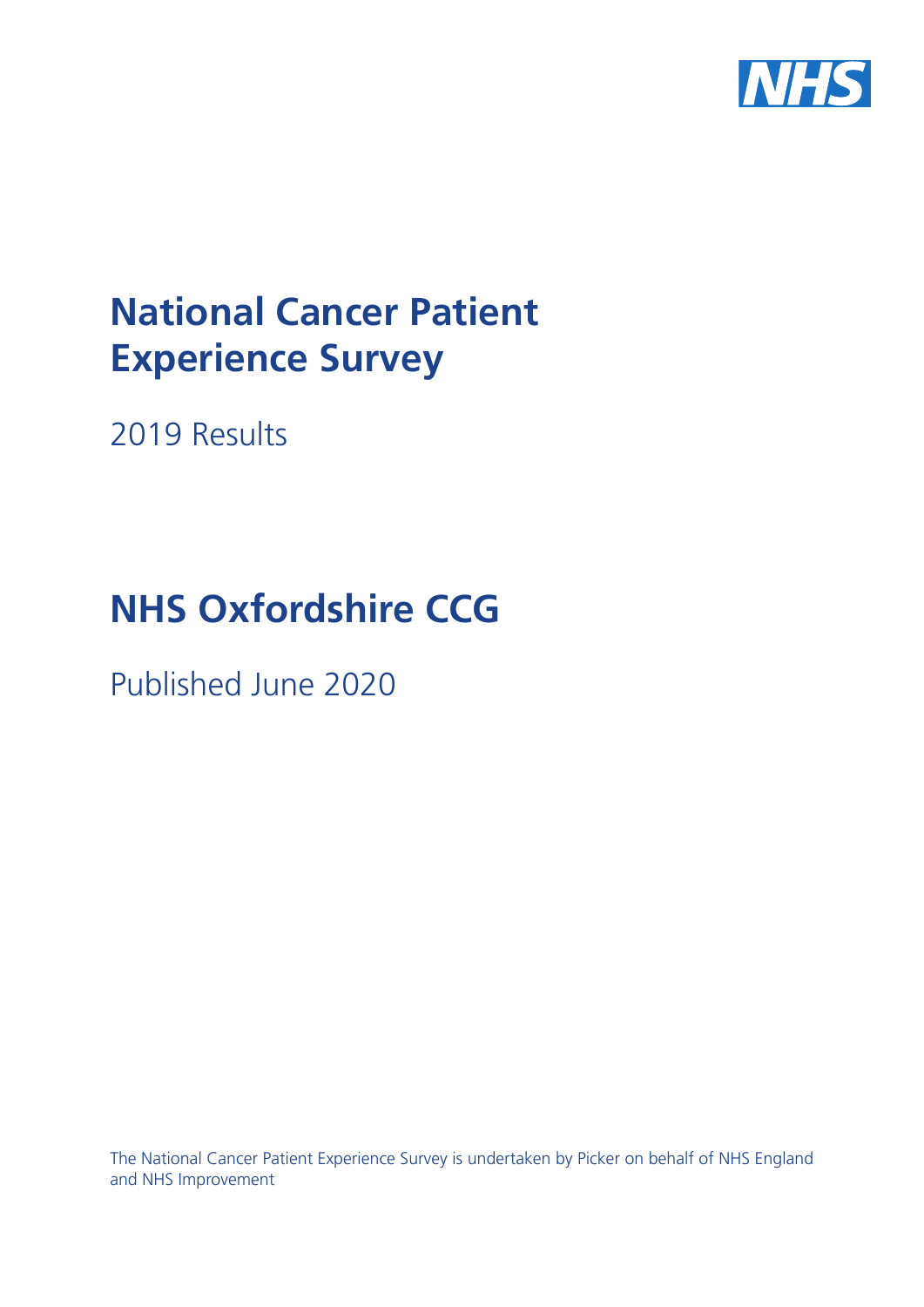# **Executive Summary** Case Mix Adjusted scores

### **Cancer Dashboard Questions**

The following seven questions are included in phase 1 of the Cancer Dashboard developed by Public Health England and NHS England:

Q61. Patient's average rating of care scored from very poor to very good

| $\overline{0}$ | 2                                                             | 3 | 5 | 6 | 8   | q | 10                                                                                            |
|----------------|---------------------------------------------------------------|---|---|---|-----|---|-----------------------------------------------------------------------------------------------|
|                |                                                               |   |   |   | 8.8 |   |                                                                                               |
|                |                                                               |   |   |   |     |   | Q18. Patient definitely involved as much as they wanted in decisions about care and treatment |
|                |                                                               |   |   |   |     |   | Q19. Patient given the name of a CNS who would support them through their treatment           |
| 80%            | Q20. Patient found it very or quite easy to contact their CNS |   |   |   |     |   |                                                                                               |
|                |                                                               |   |   |   |     |   | Q39. Patient always felt they were treated with respect and dignity while in hospital         |
|                | leaving hospital                                              |   |   |   |     |   | Q41. Hospital staff told patient who to contact if worried about condition or treatment after |
| 66%            | treatment                                                     |   |   |   |     |   | Q55. General practice staff definitely did everything they could to support patient during    |
|                |                                                               |   |   |   |     |   |                                                                                               |

### **Questions Outside Expected Range**

| Upper<br>Lower<br>Score<br>2019 Score<br>Expected<br>Expected<br>Range<br>Range<br>Q22. Hospital staff gave information about support or self-help groups for people with<br>93%<br>86%<br>88%<br>90%<br>cancer<br>Q23. Hospital staff discussed or gave information about the impact cancer could have on<br>87%<br>81%<br>84%<br>87%<br>day to day activities<br>Q28. Afterwards, staff completely explained how operation had gone in understandable<br>83%<br>84%<br>76%<br>79%<br>way<br>Q31. Patient had confidence and trust in all doctors treating them<br>84%<br>80%<br>87%<br>87%<br>Q33. Patient had confidence and trust in all the ward nurses treating them<br>74%<br>79%<br>70%<br>78%<br>Q34. Patient thought there were always or nearly always enough nurses on duty to care for<br>64%<br>74%<br>60%<br>69%<br>them<br>Q36. Patient always given enough privacy when discussing condition or treatment<br>85%<br>81%<br>88%<br>90%<br>Q39. Patient always felt they were treated with respect and dignity while in hospital<br>88%<br>92%<br>85%<br>91%<br>Q40. Patient given clear written information about what should or should not do after<br>82%<br>86%<br>90%<br>89%<br>leaving hospital<br>Q41. Hospital staff told patient who to contact if worried about condition or treatment after<br>97%<br>92%<br>97%<br>94%<br>leaving hospital |  | Case Mix Adjusted Scores |          |
|-----------------------------------------------------------------------------------------------------------------------------------------------------------------------------------------------------------------------------------------------------------------------------------------------------------------------------------------------------------------------------------------------------------------------------------------------------------------------------------------------------------------------------------------------------------------------------------------------------------------------------------------------------------------------------------------------------------------------------------------------------------------------------------------------------------------------------------------------------------------------------------------------------------------------------------------------------------------------------------------------------------------------------------------------------------------------------------------------------------------------------------------------------------------------------------------------------------------------------------------------------------------------------------------------------------------------------------------------------------------------|--|--------------------------|----------|
|                                                                                                                                                                                                                                                                                                                                                                                                                                                                                                                                                                                                                                                                                                                                                                                                                                                                                                                                                                                                                                                                                                                                                                                                                                                                                                                                                                       |  |                          | National |
|                                                                                                                                                                                                                                                                                                                                                                                                                                                                                                                                                                                                                                                                                                                                                                                                                                                                                                                                                                                                                                                                                                                                                                                                                                                                                                                                                                       |  |                          |          |
|                                                                                                                                                                                                                                                                                                                                                                                                                                                                                                                                                                                                                                                                                                                                                                                                                                                                                                                                                                                                                                                                                                                                                                                                                                                                                                                                                                       |  |                          |          |
|                                                                                                                                                                                                                                                                                                                                                                                                                                                                                                                                                                                                                                                                                                                                                                                                                                                                                                                                                                                                                                                                                                                                                                                                                                                                                                                                                                       |  |                          |          |
|                                                                                                                                                                                                                                                                                                                                                                                                                                                                                                                                                                                                                                                                                                                                                                                                                                                                                                                                                                                                                                                                                                                                                                                                                                                                                                                                                                       |  |                          |          |
|                                                                                                                                                                                                                                                                                                                                                                                                                                                                                                                                                                                                                                                                                                                                                                                                                                                                                                                                                                                                                                                                                                                                                                                                                                                                                                                                                                       |  |                          |          |
|                                                                                                                                                                                                                                                                                                                                                                                                                                                                                                                                                                                                                                                                                                                                                                                                                                                                                                                                                                                                                                                                                                                                                                                                                                                                                                                                                                       |  |                          |          |
|                                                                                                                                                                                                                                                                                                                                                                                                                                                                                                                                                                                                                                                                                                                                                                                                                                                                                                                                                                                                                                                                                                                                                                                                                                                                                                                                                                       |  |                          |          |
|                                                                                                                                                                                                                                                                                                                                                                                                                                                                                                                                                                                                                                                                                                                                                                                                                                                                                                                                                                                                                                                                                                                                                                                                                                                                                                                                                                       |  |                          |          |
|                                                                                                                                                                                                                                                                                                                                                                                                                                                                                                                                                                                                                                                                                                                                                                                                                                                                                                                                                                                                                                                                                                                                                                                                                                                                                                                                                                       |  |                          |          |
|                                                                                                                                                                                                                                                                                                                                                                                                                                                                                                                                                                                                                                                                                                                                                                                                                                                                                                                                                                                                                                                                                                                                                                                                                                                                                                                                                                       |  |                          |          |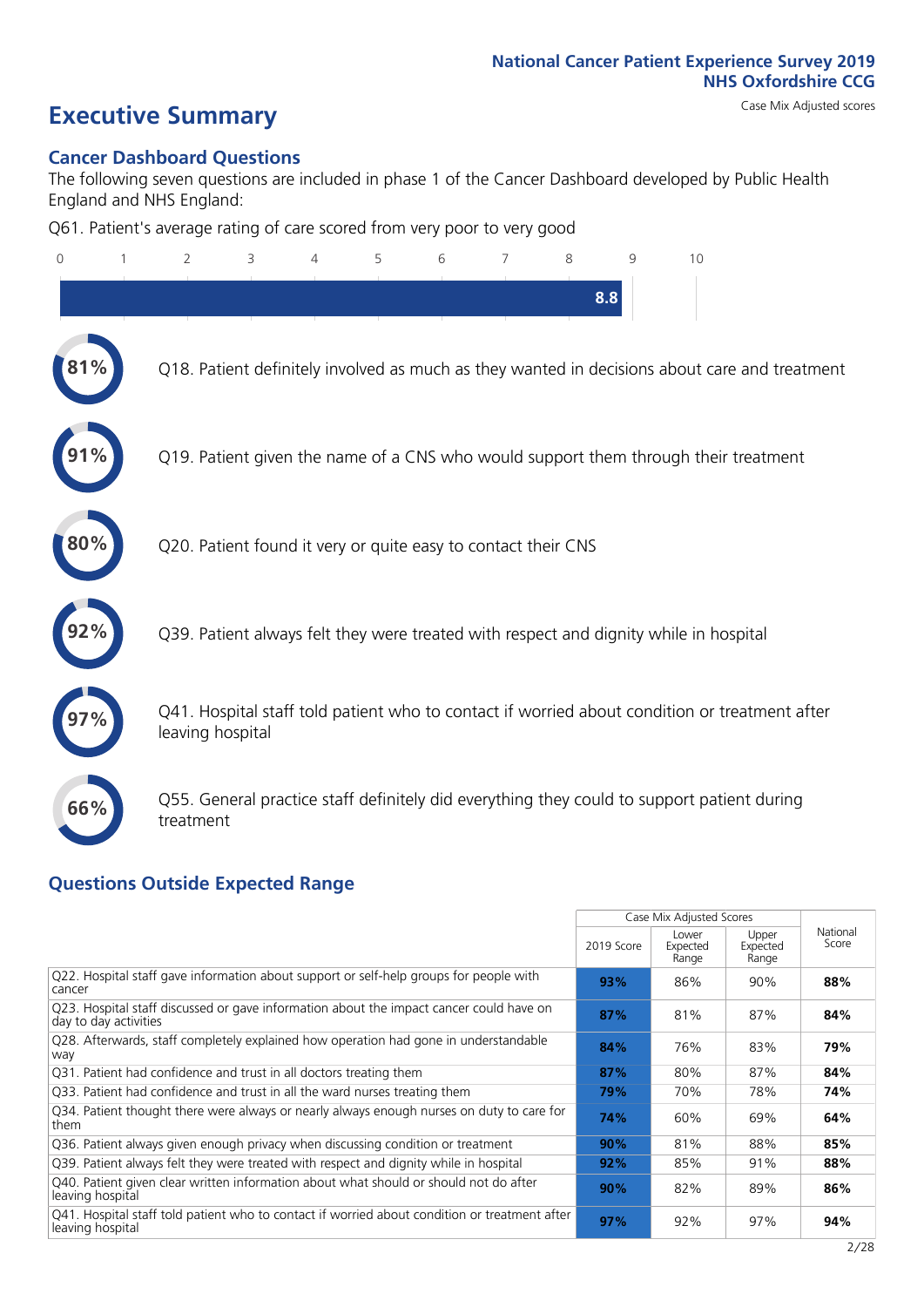|                                                                                                               |            | Case Mix Adjusted Scores   |                            |                   |
|---------------------------------------------------------------------------------------------------------------|------------|----------------------------|----------------------------|-------------------|
|                                                                                                               | 2019 Score | Lower<br>Expected<br>Range | Upper<br>Expected<br>Range | National<br>Score |
| Q55. General practice staff definitely did everything they could to support patient during<br>treatment       | 66%        | 54%                        | 62%                        | 58%               |
| Q56. Different people treating and caring for patient always work well together to give best<br>possible care | 77%        | 70%                        | 76%                        | 73%               |
| Q60. Someone discussed with patient whether they would like to take part in cancer<br>research                | 44%        | 22%                        | 38%                        | 30%               |

|                                                                                             |            | Case Mix Adjusted Scores   |                            |                   |
|---------------------------------------------------------------------------------------------|------------|----------------------------|----------------------------|-------------------|
|                                                                                             | 2019 Score | Lower<br>Expected<br>Range | Upper<br>Expected<br>Range | National<br>Score |
| Q20. Patient found it very or quite easy to contact their CNS                               | 80%        | 82%                        | 88%                        | 85%               |
| Q21. Patient got understandable answers to important questions all or most of the time      | 84%        | 85%                        | 90%                        | 87%               |
| Q53. Patient definitely given enough support from health or social services after treatment | 38%        | 39%                        | 51%                        | 45%               |
| Q58. Overall the administration of care was good or very good                               | 87%        | 87%                        | 91%                        | 89%               |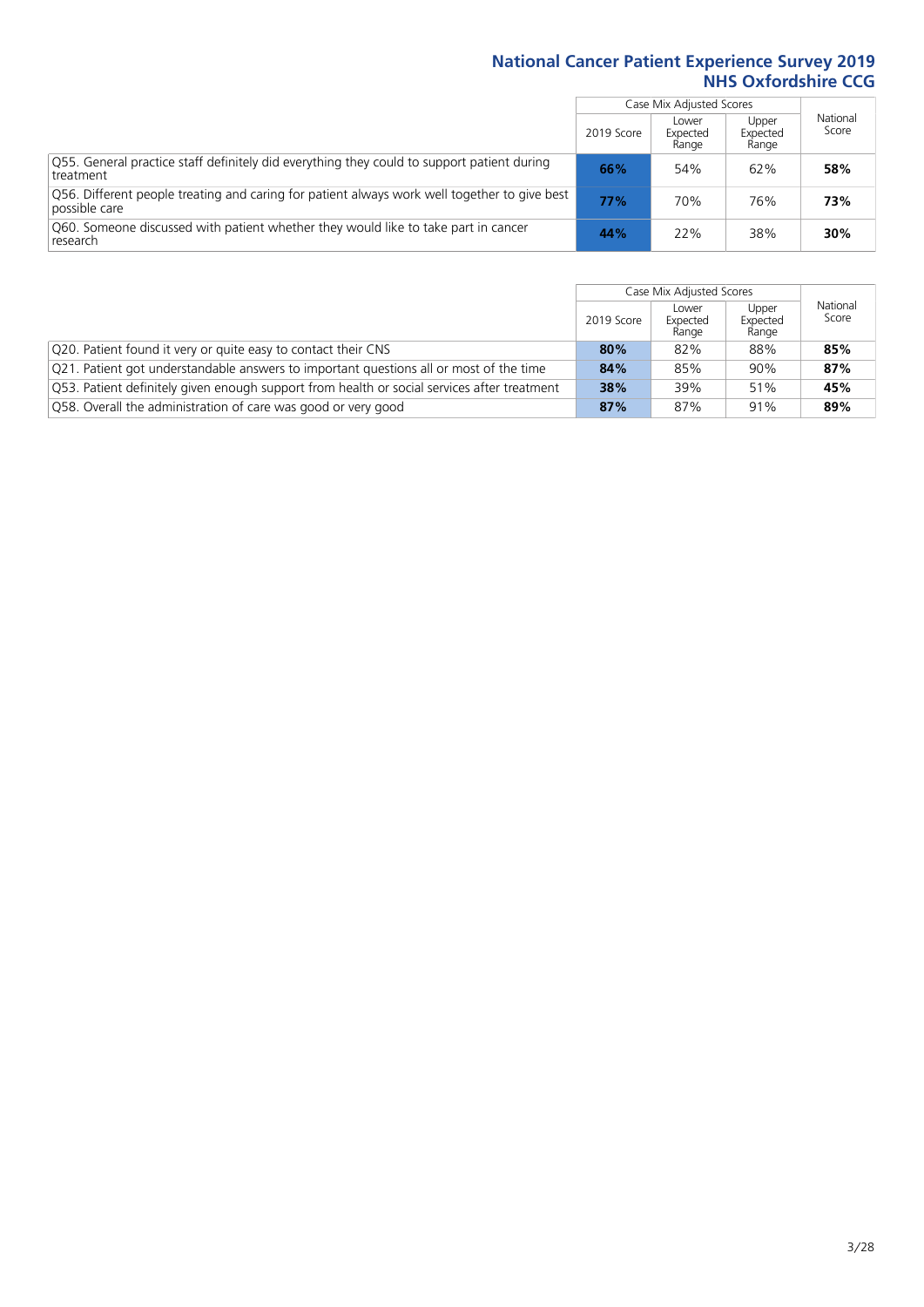### **Introduction**

The National Cancer Patient Experience Survey 2019 is the ninth iteration of the survey first undertaken in 2010. It has been designed to monitor national progress on cancer care; to provide information to drive local quality improvements; to assist commissioners and providers of cancer care; and to inform the work of the various charities and stakeholder groups supporting cancer patients.

The survey was overseen by a national Cancer Patient Experience Advisory Group. This Advisory Group set the principles and objectives of the survey programme and guided questionnaire development. The survey was commissioned and managed by NHS England. The survey provider, Picker, is responsible for designing, running and analysing the survey.

The 2019 survey involved 143 NHS Trusts. Out of 111,366 people, 67,858 people responded to the survey, yielding a response rate of 61%.

### **Methodology**

### **Eligibility, eldwork and survey methods**

The sample for the survey included all adult (aged 16 and over) NHS patients, with a confirmed primary diagnosis of cancer, discharged from an NHS Trust after an inpatient episode or day case attendance for cancer related treatment in the months of April, May and June 2019. The fieldwork for the survey was undertaken between December 2019 and March 2020.

As in the previous four years, the survey used a mixed mode methodology. Questionnaires were sent by post, with two reminders where necessary, but also included an option to complete the questionnaire online. A Freephone helpline and email was available for respondents to opt out, ask questions about the survey, enable them to complete their questionnaire over the phone and provide access to a translation and interpreting facility for those whose first language was not English.

### **Case-mix adjustment**

Both unadjusted and adjusted scores are presented in this report. Case-mix adjusted scores allows us to account for the impact that differing patient populations might have on results. By using the case-mix adjusted estimates we can obtain a greater understanding of how a CCG is performing given their patient population. The factors taken into account in this case-mix adjustment are gender, age, ethnic group, deprivation, and tumour group.

### **Scoring methodology**

Fifty-two questions from the questionnaire are scored as these questions relate directly to patient experience. For all but one question (Q61), scores are presented as the percentage of positive responses out of all scored responses. For Q61, respondents rate their overall care on a scale of 0 to 10, of which the average was calculated for this question's presented score. The percentages in this report have been rounded to the nearest percentage point. Therefore, in some cases the figures do not appear to add up to 100%.

### **Statistical significance**

In the reporting of 2019 results, appropriate statistical tests have been undertaken to identify unadjusted scores for which the change over time is 'statistically significant'. Thirty-seven scored questions in 2019 have been compared with those of 2018 and a statistically significant change between the two years has been reported where identified.

For the scored questions that are comparable beyond 2018, statistically significant change over the five years has also been reported where identified. A statistically significant difference means that the change in the result is very unlikely to have occurred by sampling variation.

### **Suppression**

#### **Question-level suppression**

For scores where the base size per question is  $<$ 21, the score will be suppressed and replaced with an asterisk (\*). The base size will include neutral response options.

### **Double suppression**

If any group within a particular sub-group breakdown (such as the tumour group breakdown) has <21 responses, then the figure for this particular group is suppressed and replaced with an asterisk (\*). If there is only one group within the sub-group breakdown that has <21 respondents, and is therefore suppressed, the group with the next lowest number of respondents is also supressed and replaced with an asterisk (\*) (regardless if it is greater than or less than 21).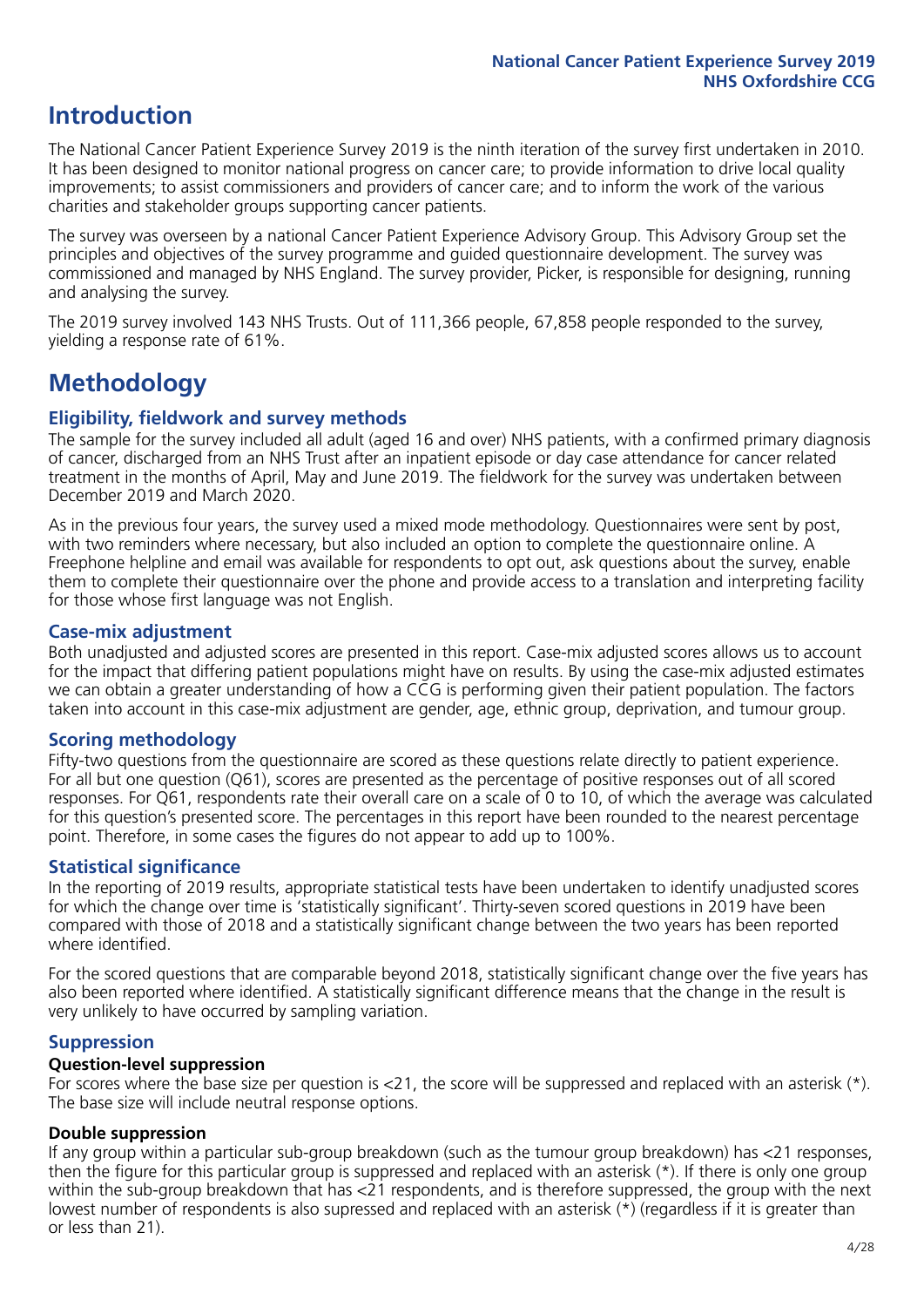### **Understanding the results**

This report shows how this CCG scored for each question in the survey, compared with national results and previous year's results. It is aimed at helping individual CCGs to understand their performance and identify areas for local improvement. Below is a description of the type of results presented within this report and how to understand them.

### **Expected range charts**

The expected range charts in this report show a bar with the lowest and highest score received for each question nationally. Within this bar, an expected range is given (in grey) and a black diamond represents the actual score for this CCG.

CCGs whose score is above the upper limit of the expected range (in the dark blue) are positive outliers, with a score statistically significantly higher than the national mean. This indicates that the CCG performs better than what CCGs of the same size and demographics are expected to perform. The opposite is true if the score is below the lower limit of the expected range (in the light blue); these are negative outliers. For scores within the expected range (in the grey), the score is what we would expect given the CCG's size and demographics.

### **Comparability tables**

The comparability tables show the 2018 and 2019 unadjusted scores for this CCG for each scored question. If there is a significant change from 2018 and 2019 or overall from 2015 to 2019, an arrow will be presented for the direction of change. The adjusted 2019 score will also be presented for each scored question along with the lower and upper expected range and national score. Scores above the upper limit of the expected range will be highlighted dark blue, scores below the lower limit of the expected range will be highlighted light blue, and scores within the lower and upper limit of the expected ranges will be highlighted grey.

### **Tumour type tables**

The tumour type tables show the unadjusted scores for each scored question for each of the 13 tumour groups. The national score for that tumour group is also shown. Unadjusted scores for the same tumour type across different CCGs may not be comparable, as they do not account for the impact that differing patient populations might have on results. Central nervous system is abbreviated as 'CNS' and lower gastrointestinal tract is abbreviated as 'LGT' throughout this report.

### **Year on year charts**

The year on year charts show five columns representing the unadjusted scores of the last five years (2015, 2016, 2017, 2018 and 2019) for each scored question.

#### **Notes on specific questions**

Following the development phase of the 2019 survey, several changes were made to the questionnaire. Six scored questions were amended (Q5, Q18, Q30, Q35, Q56 and Q60) and one non-scored question (Q29) was amended that impacted the comparability of questions Q30 to Q41. Of all questions changed or impacted by change, only Q60 is presented with historical comparisons; though the results should be interpreted with caution.

### **Unadjusted data and case-mix adjusted data**

Unadjusted data should be used to see the actual responses from patients relating to the CCG. Case-mix adjusted data, together with expected ranges, should be used to understand whether the results are significantly higher or lower than national results taking account of the patient mix.

### **Further information**

This research was carried out in accordance with the international standard for organisations conducting social research (accreditation to ISO20252:2012; certificate number GB08/74322). The 2019 survey data has been produced and published in line with the Code of Practice for Official Statistics.

For more information on the methodology, please see the Technical Document. It can be viewed along with the 2019 questionnaire and survey quidance on the website at [www.ncpes.co.uk](https://www.ncpes.co.uk/supporting-documents). For all other outputs at National, Trust, CCG and Cancer Alliance level, please see the PDF reports, Excel tables and dashboards at [www.ncpes.co.uk.](https://www.ncpes.co.uk/current-results)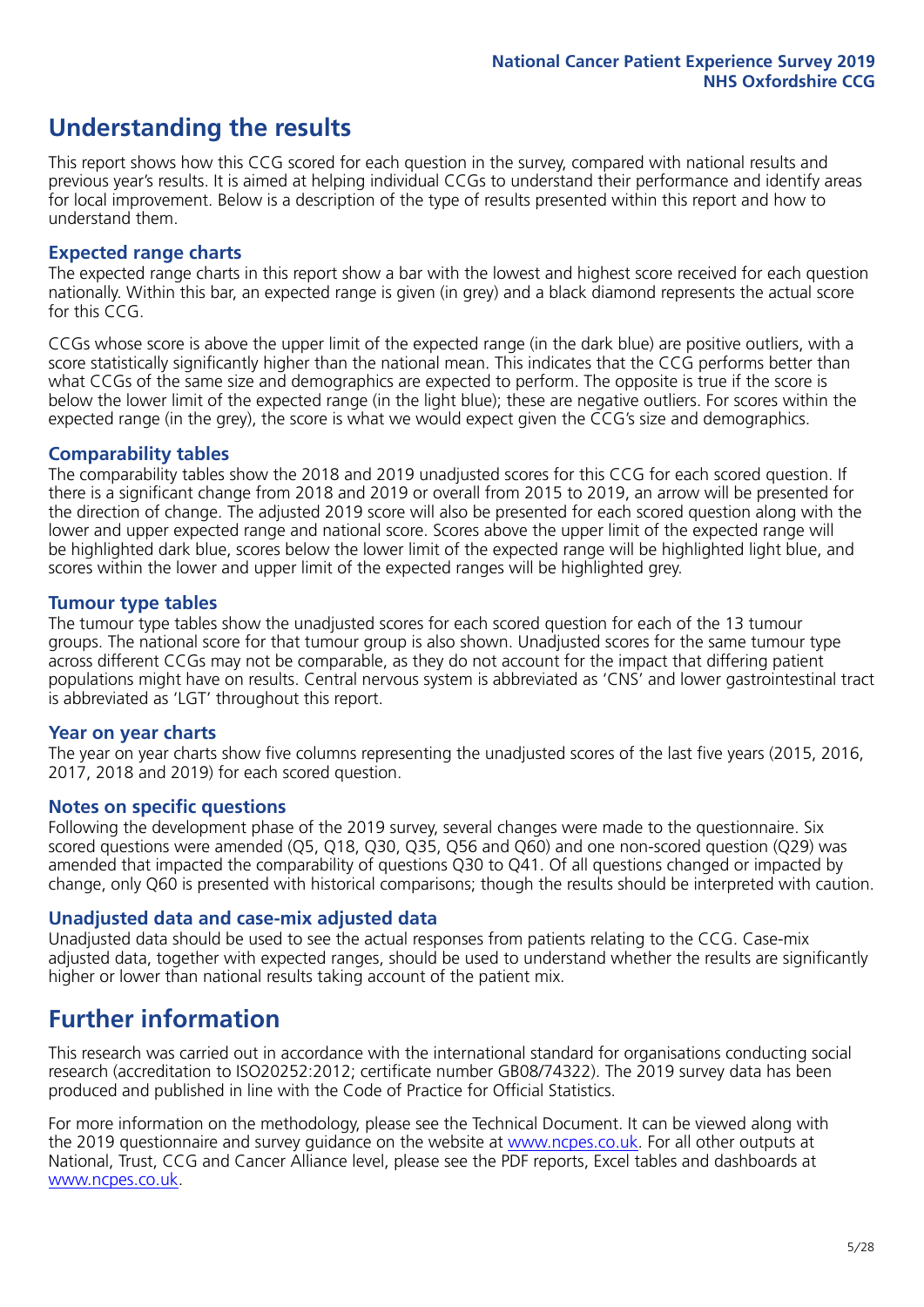### **Response Rate**

### **Overall Response Rate**

966 patients responded out of a total of 1,498 patients, resulting in a response rate of 64%.

|          | Sample Size | Adjusted<br>Sample | Completed | Response Rate |
|----------|-------------|--------------------|-----------|---------------|
| CCG      | 1.596       | 1.498              | 966       | 64%           |
| National | 119,855     | 111.366            | 67.858    | 61%           |

### **Respondents by Survey Type**

|                            | Number of<br>Respondents |
|----------------------------|--------------------------|
| Online                     | 96                       |
| Paper                      | 870                      |
| Phone                      | $\left( \right)$         |
| <b>Translation Service</b> |                          |

### **Respondents by Tumour Group**

|                      | Number of<br>Respondents |
|----------------------|--------------------------|
| <b>Brain / CNS</b>   | $\mathcal{P}$            |
| <b>Breast</b>        | 222                      |
| Colorectal / LGT     | 91                       |
| Gynaecological       | 40                       |
| Haematological       | 113                      |
| <b>Head and Neck</b> | 21                       |
| Lung                 | 49                       |
| Prostate             | 128                      |
| Sarcoma              | 19                       |
| Skin                 | 55                       |
| Upper Gastro         | 35                       |
| Urological           | 106                      |
| Other                | 85                       |

### **Respondents by Age and Gender**

Respondents year of birth has been used to determine age. This information has been amalgamated into 8 age bands. The age and gender distribution for the CCG was as follows:

|        | Age 16-24 | Age 25-34 | Age 35-44 | Age 45-54 | Age 55-64 | Age 65-74 | Age 75-84 | Age 85+ | Total |
|--------|-----------|-----------|-----------|-----------|-----------|-----------|-----------|---------|-------|
| Male   |           |           |           | 26        | 89        | 192       | 136       | 30      | 479   |
| Female |           |           | 21        | 63        | 104       | 169       | 97        | 23      | 487   |
| Total  |           |           | 23        | 89        | 193       | 361       | 233       | 53      | 966   |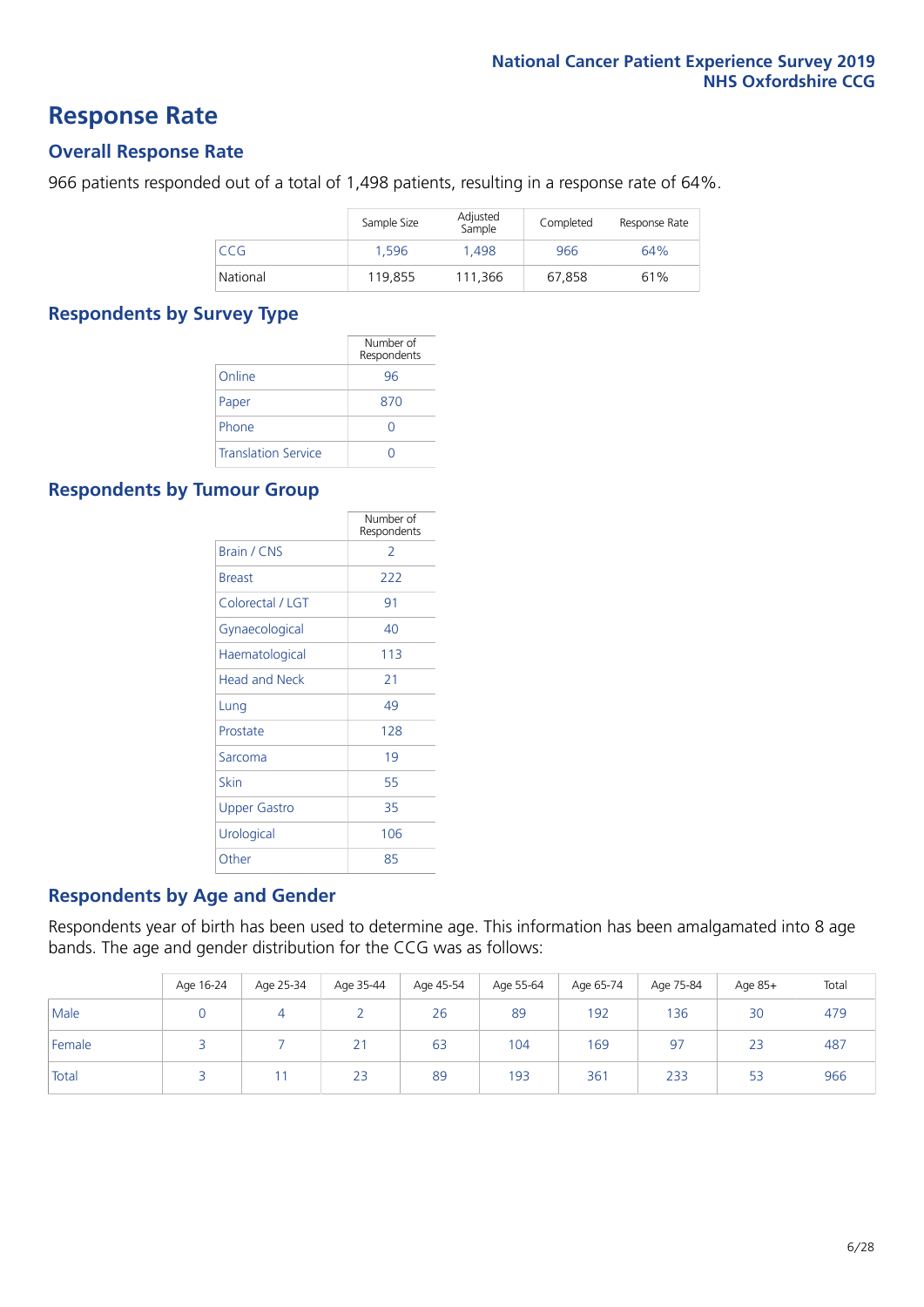# **Expected Range Charts**

| Lower Expected Range<br>Average                                                                                                                                                                                                                                                |    |     | Upper Expected Range |     |     |     | Case Mix Adjusted Score |            |                   |     |                 |  |  |
|--------------------------------------------------------------------------------------------------------------------------------------------------------------------------------------------------------------------------------------------------------------------------------|----|-----|----------------------|-----|-----|-----|-------------------------|------------|-------------------|-----|-----------------|--|--|
| <b>SEEING YOUR GP</b><br>Q1. Saw GP once or twice before being told they needed to go to<br>hospital<br>Q2. Patient thought they were seen as soon as necessary                                                                                                                | 0% | 10% | 20%                  | 30% | 40% | 50% | 60%                     | 70%        | 80%<br>80%<br>84% |     | 90% 100%        |  |  |
| <b>DIAGNOSTIC TESTS</b><br>Q5. Received all the information needed about the test                                                                                                                                                                                              | 0% | 10% | 20%                  | 30% | 40% | 50% | 60%                     | 70%        | 80%               |     | 90% 100%<br>95% |  |  |
| Q6. The length of time waiting for the test to be done was about<br>right<br>Q7. Test results explained in completely understandable way                                                                                                                                       |    |     |                      |     |     |     |                         |            | 83%               | 88% |                 |  |  |
|                                                                                                                                                                                                                                                                                |    |     |                      |     |     |     |                         |            |                   |     |                 |  |  |
| <b>FINDING OUT WHAT WAS WRONG WITH YOU</b><br>Q10. Patient told they could bring a family member or friend when<br>first told they had cancer                                                                                                                                  | 0% | 10% | 20%                  | 30% | 40% | 50% | 60%                     | 70%<br>74% | 80%               |     | 90% 100%        |  |  |
| Q11. Patient felt they were told sensitively that they had cancer<br>Q12. Patient completely understood the explanation of what was                                                                                                                                            |    |     |                      |     |     |     |                         | 71%        | 84%               |     |                 |  |  |
| wrong<br>Q13. Patient given easy to understand written information about<br>the type of cancer they had                                                                                                                                                                        |    |     |                      |     |     |     |                         |            | 76%               |     |                 |  |  |
| <b>DECIDING THE BEST TREATMENT FOR YOU</b>                                                                                                                                                                                                                                     | 0% | 10% | 20%                  | 30% | 40% | 50% | 60%                     | 70%        | 80%               |     | 90% 100%        |  |  |
| Q14. Patient felt that treatment options were completely explained<br>Q15. Patient felt possible side effects were definitely explained in<br>an understandable way<br>Q16. Patient definitely given practical advice and support in dealing<br>with side effects of treatment |    |     |                      |     |     |     |                         | 69%        | 85%<br>75%        |     |                 |  |  |
| Q17. Patient definitely told about side effects that could affect<br>them in the future<br>Q18. Patient definitely involved as much as they wanted in<br>decisions about care and treatment                                                                                    |    |     |                      |     |     |     | 59%                     |            | 81%               |     |                 |  |  |
| <b>CLINICAL NURSE SPECIALIST (CNS)</b>                                                                                                                                                                                                                                         | 0% |     | 10% 20%              | 30% | 40% | 50% | 60%                     | 70%        | 80%               |     | 90% 100%        |  |  |
| Q19. Patient given the name of a CNS who would support them<br>through their treatment<br>Q20. Patient found it very or quite easy to contact their CNS                                                                                                                        |    |     |                      |     |     |     |                         |            | 80%               | 91% |                 |  |  |
| Q21. Patient got understandable answers to important questions<br>all or most of the time                                                                                                                                                                                      |    |     |                      |     |     |     |                         |            | 84%               |     |                 |  |  |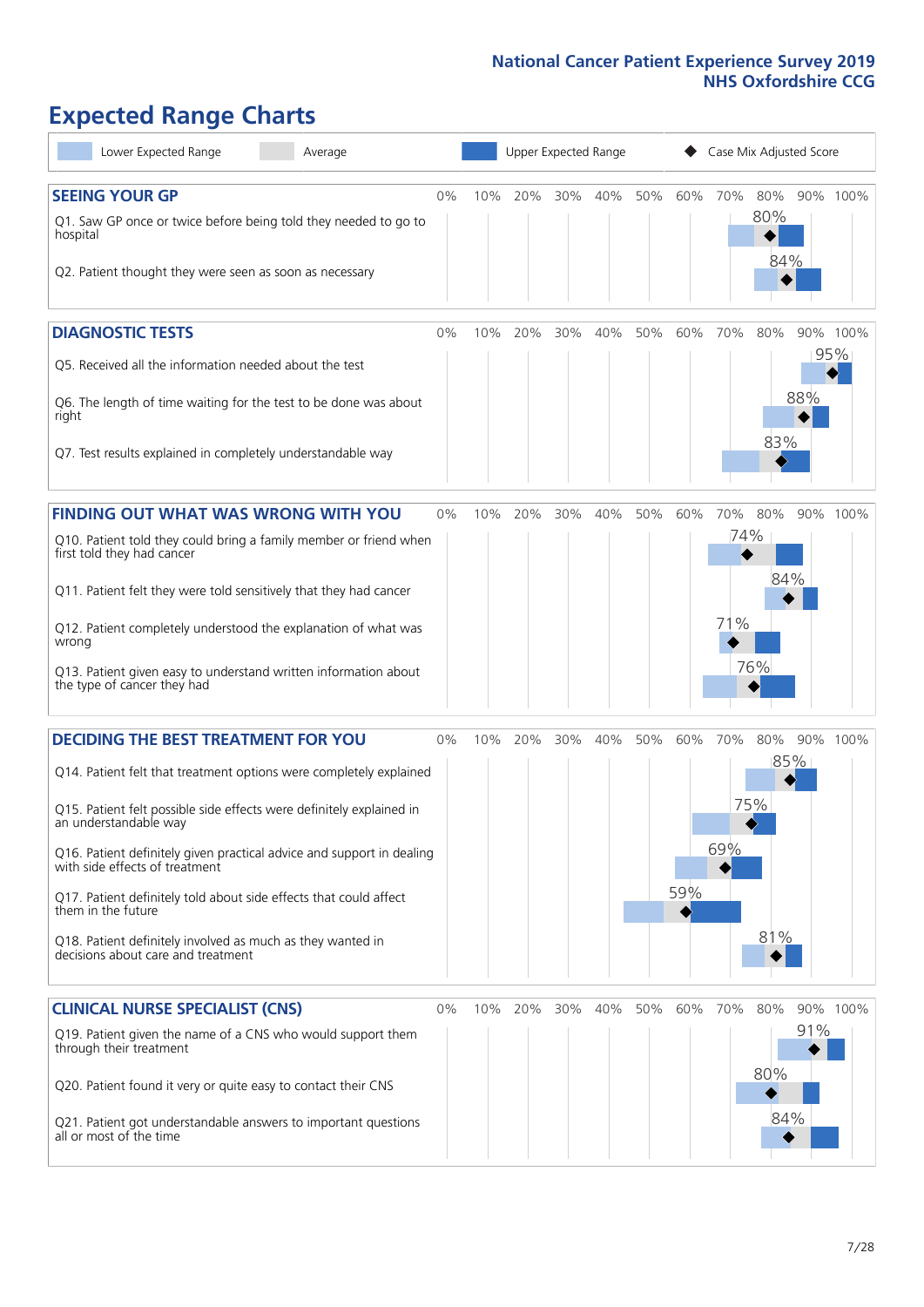# **Expected Range Charts**

| Lower Expected Range<br>Average                                                                                                                                                                                                                                                                                                                                                                                                                                                                                                                                                                                                                                                                                                                                                                                                                                                                                                                                                                                                                                                                                                                                                   |       |     |     |     | Upper Expected Range |     |            |                               |                   | Case Mix Adjusted Score                               |     |
|-----------------------------------------------------------------------------------------------------------------------------------------------------------------------------------------------------------------------------------------------------------------------------------------------------------------------------------------------------------------------------------------------------------------------------------------------------------------------------------------------------------------------------------------------------------------------------------------------------------------------------------------------------------------------------------------------------------------------------------------------------------------------------------------------------------------------------------------------------------------------------------------------------------------------------------------------------------------------------------------------------------------------------------------------------------------------------------------------------------------------------------------------------------------------------------|-------|-----|-----|-----|----------------------|-----|------------|-------------------------------|-------------------|-------------------------------------------------------|-----|
| <b>SUPPORT FOR PEOPLE WITH CANCER</b><br>Q22. Hospital staff gave information about support or self-help<br>groups for people with cancer<br>Q23. Hospital staff discussed or gave information about the impact<br>cancer could have on day to day activities<br>Q24. Hospital staff gave information on getting financial help or<br>possible benefits<br>Q25. Hospital staff told patient they could get free prescriptions                                                                                                                                                                                                                                                                                                                                                                                                                                                                                                                                                                                                                                                                                                                                                     | $0\%$ | 10% | 20% | 30% | 40%                  | 50% | 60%<br>64% | 70%                           | 80%<br>79%        | 90% 100%<br>93%<br>$\color{blue}\blacklozenge$<br>87% |     |
| <b>OPERATIONS</b><br>Q27. Beforehand, patient had all the information needed about the<br>operation<br>Q28. Afterwards, staff completely explained how operation had<br>gone in understandable way                                                                                                                                                                                                                                                                                                                                                                                                                                                                                                                                                                                                                                                                                                                                                                                                                                                                                                                                                                                | 0%    | 10% | 20% | 30% | 40%                  | 50% | 60%        | 70%                           | 80%<br>84%        | 90% 100%<br>95%                                       |     |
| <b>HOSPITAL CARE AS AN INPATIENT</b><br>Q30. Hospital staff didn't talk in front of patient as if patient wasn't<br>there<br>Q31. Patient had confidence and trust in all doctors treating them<br>Q32. Patient's family or someone close definitely felt able to talk to<br>a doctor<br>Q33. Patient had confidence and trust in all the ward nurses<br>treating them<br>Q34. Patient thought there were always or nearly always enough<br>nurses on duty to care for them<br>Q35. All hospital staff asked patient what name they prefer to be<br>called by<br>Q36. Patient always given enough privacy when discussing<br>condition or treatment<br>Q37. Patient definitely found hospital staff to discuss worries or<br>fears during their inpatient visit<br>Q38. Hospital staff definitely did everything they could to help<br>control pain<br>Q39. Patient always felt they were treated with respect and dignity<br>while in hospital<br>Q40. Patient given clear written information about what should or<br>should not do after leaving hospital<br>Q41. Hospital staff told patient who to contact if worried about<br>condition or treatment after leaving hospital | $0\%$ | 10% | 20% | 30% | 40%                  | 50% | 60%<br>58% | 70%<br>72%<br>74%<br>♦<br>74% | 80%<br>79%<br>85% | 90% 100%<br>86%<br>87%<br>90%<br>92%<br>♦<br>90%      | 97% |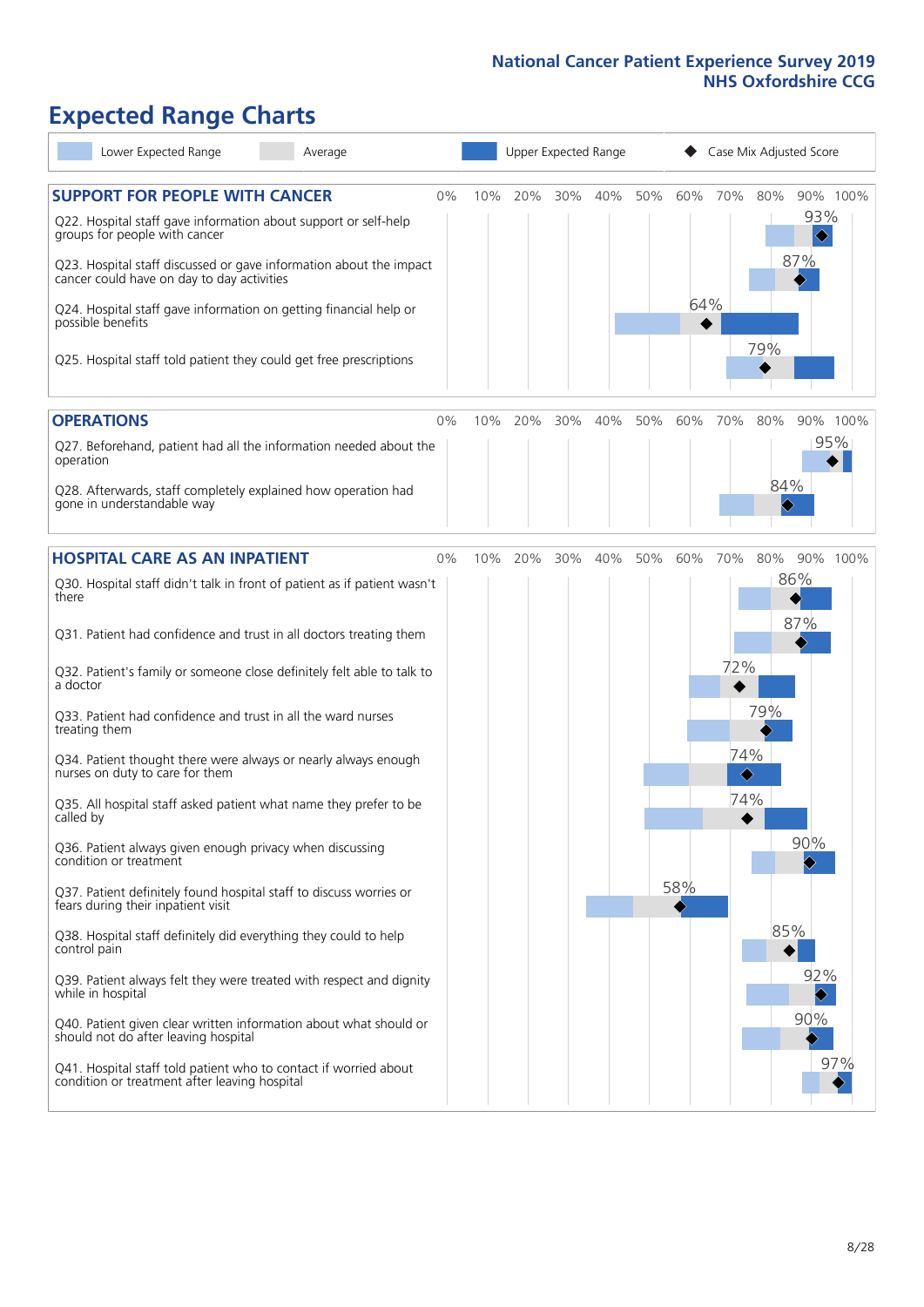# **Expected Range Charts**

| Lower Expected Range                                                                                                                                                                                                                                                                                                                                                                                                                                                                                                                                                                                                                                                                                   | Average |          |     | Upper Expected Range |     |                                               |            | Case Mix Adjusted Score |                   |            |            |                 |  |
|--------------------------------------------------------------------------------------------------------------------------------------------------------------------------------------------------------------------------------------------------------------------------------------------------------------------------------------------------------------------------------------------------------------------------------------------------------------------------------------------------------------------------------------------------------------------------------------------------------------------------------------------------------------------------------------------------------|---------|----------|-----|----------------------|-----|-----------------------------------------------|------------|-------------------------|-------------------|------------|------------|-----------------|--|
| <b>HOSPITAL CARE AS A DAY PATIENT / OUTPATIENT 0%</b><br>Q43. Patient definitely found hospital staff to discuss worries or<br>fears during their outpatient or day case visit<br>Q44. Cancer doctor had the right documents at patient's last<br>outpatient appointment<br>Q46. Beforehand patient completely had all information needed<br>about radiotherapy treatment<br>Q47. Patient completely given understandable information about<br>whether radiotherapy was working<br>Q49. Beforehand patient completely had all information needed<br>about chemotherapy treatment<br>Q50. Patient given enough information about whether<br>chemotherapy was working in a completely understandable way |         |          | 10% | 20%                  | 30% | 40%                                           | 50%        | 60%<br>61%              | 70%<br>72%<br>65% | 80%        | 88%<br>86% | 90% 100%<br>95% |  |
| <b>HOME CARE AND SUPPORT</b><br>Q51. Hospital staff definitely gave family or someone close all the<br>information needed to help care at home<br>Q52. Patient definitely given enough support from health or social<br>services during treatment<br>Q53. Patient definitely given enough support from health or social<br>services after treatment                                                                                                                                                                                                                                                                                                                                                    |         | 0%       | 10% | 20%                  | 30% | 40%<br>38%                                    | 50%<br>53% | 62%                     | 60% 70%           | 80%        |            | 90% 100%        |  |
| <b>CARE FROM YOUR GENERAL PRACTICE</b><br>Q54. GP given enough information about patient's condition and<br>treatment<br>Q55. General practice staff definitely did everything they could to<br>support patient during treatment                                                                                                                                                                                                                                                                                                                                                                                                                                                                       |         | 0%       | 10% | 20%                  | 30% | 40%                                           | 50%        | 60%                     | 70%<br>66%<br>♦   | 80%        |            | 90% 100%<br>96% |  |
| <b>YOUR OVERALL NHS CARE</b><br>Q56. Different people treating and caring for patient always work<br>well together to give best possible care<br>Q57. Patient given a care plan<br>Q58. Overall the administration of care was good or very good<br>Q59. Patient felt length of time for attending clinics and<br>appointments for cancer was about right<br>Q60. Someone discussed with patient whether they would like to<br>take part in cancer research                                                                                                                                                                                                                                            |         | $0\%$    | 10% | 20%                  | 30% | 40%<br>38%<br>44%<br>$\color{black} \diamond$ | 50%        | 60%                     | 70%<br>70%        | 80%<br>77% | 87%        | 90% 100%        |  |
| Q61. Patient's average rating of care scored from very poor to very<br>good                                                                                                                                                                                                                                                                                                                                                                                                                                                                                                                                                                                                                            |         | $\Omega$ |     | 2                    | 3   | 4                                             | 5          | 6                       |                   | 8          | 9<br>8.8   | 10              |  |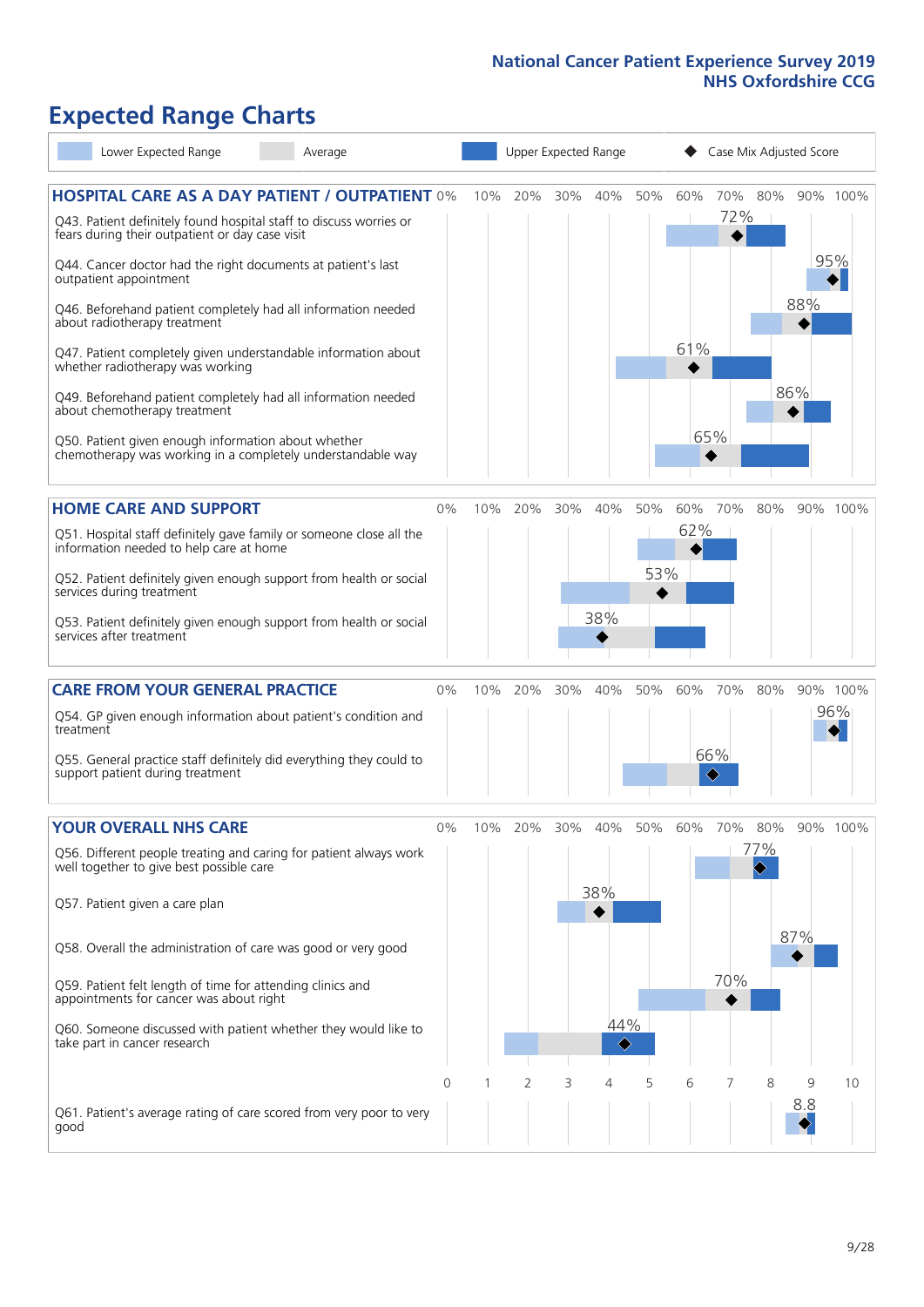# **Comparability Tables**

\* Indicates where a score has been suppressed because there are less than 21 responses.

\*\* No score available for 2018.

 $\triangle$  or  $\nabla$ 

Change 2018-2019: Indicates where 2019 score is significantly higher or lower than 2018 score Change Overall: Indicates significant change overall (2015, 2016, 2017, 2018 and 2019).

Adjusted Score below Lower Expected Range Adjusted Score between Upper and Lower Expected Ranges Adjusted Score above Upper Expected Range

|                                                                                                 |           |               | <b>Unadjusted Scores</b> |               |                            |                   |               | Case Mix Adjusted Scores                   |                |                   |
|-------------------------------------------------------------------------------------------------|-----------|---------------|--------------------------|---------------|----------------------------|-------------------|---------------|--------------------------------------------|----------------|-------------------|
|                                                                                                 | 2018<br>n | 2018<br>Score | 2019<br>n                | 2019<br>Score | Change<br>$2018 -$<br>2019 | Change<br>Overall | 2019<br>Score | Lower<br><b>Expected Expected</b><br>Range | Upper<br>Range | National<br>Score |
| <b>SEEING YOUR GP</b>                                                                           |           |               |                          |               |                            |                   |               |                                            |                |                   |
| Q1. Saw GP once or twice before being told they needed to go<br>to hospital                     | 702       | 80%           | 704                      | 81%           |                            |                   | 80%           | 76%                                        | 82%            | 79%               |
| Q2. Patient thought they were seen as soon as necessary                                         | 961       | 85%           | 941                      | 84%           |                            |                   | 84%           | 82%                                        | 86%            | 84%               |
| <b>DIAGNOSTIC TESTS</b>                                                                         |           |               |                          |               |                            |                   |               |                                            |                |                   |
| Q5. Received all the information needed about the test                                          | $***$     | **            | 821                      | 95%           |                            |                   | 95%           | 93%                                        | 96%            | 95%               |
| Q6. The length of time waiting for the test to be done was<br>about right                       | 849       | 90%           | 834                      | 88%           |                            |                   | 88%           | 86%                                        | 90%            | 88%               |
| Q7. Test results explained in completely understandable way                                     | 845       | 80%           | 831                      | 83%           |                            |                   | 83%           | 77%                                        | 83%            | 80%               |
|                                                                                                 |           |               |                          |               |                            |                   |               |                                            |                |                   |
| FINDING OUT WHAT WAS WRONG WITH YOU                                                             |           |               |                          |               |                            |                   |               |                                            |                |                   |
| Q10. Patient told they could bring a family member or friend<br>when first told they had cancer | 840       | 75%           | 865                      | 73%           |                            |                   | 74%           | 73%                                        | 81%            | 77%               |
| Q11. Patient felt they were told sensitively that they had cancer                               | 959       | 84%           | 954                      | 84%           |                            |                   | 84%           | 84%                                        | 88%            | 86%               |

| QTT. Laucht Teit they were told sensitively that they had cancer                               |     | 232 LOT 70 | - 225 | - 977 |  | $0 - 70$ | $O + 70$ | - 99.ZU | JU  |
|------------------------------------------------------------------------------------------------|-----|------------|-------|-------|--|----------|----------|---------|-----|
| Q12. Patient completely understood the explanation of what<br>was wrong                        | 968 | 75%        | 950   | 72%   |  | 71%      | 71%      | 76%     | 73% |
| Q13. Patient given easy to understand written information<br>about the type of cancer they had | 844 | 78%        | 845   | 77%   |  | 76%      | 72%      | 77%     | 74% |

| <b>DECIDING THE BEST TREATMENT FOR YOU</b> |  |
|--------------------------------------------|--|
|                                            |  |

| Q14. Patient felt that treatment options were completely<br>explained                                   | 868  | 84% | 867 | 85% |  | 85% | 81% | 86% | 83% |
|---------------------------------------------------------------------------------------------------------|------|-----|-----|-----|--|-----|-----|-----|-----|
| Q15. Patient felt possible side effects were definitely explained<br>in an understandable way           | 932  | 74% | 908 | 75% |  | 75% | 70% | 76% | 73% |
| Q16. Patient definitely given practical advice and support in<br>dealing with side effects of treatment | 919  | 64% | 895 | 68% |  | 69% | 64% | 70% | 67% |
| Q17. Patient definitely told about side effects that could affect<br>them in the future                 | 878  | 56% | 859 | 59% |  | 59% | 53% | 60% | 57% |
| Q18. Patient definitely involved as much as they wanted in<br>decisions about care and treatment        | $**$ | **  | 944 | 82% |  | 81% | 79% | 84% | 81% |

| <b>CLINICAL NURSE SPECIALIST (CNS)</b>                                                    |     |     |     |     |     |     |     |     |
|-------------------------------------------------------------------------------------------|-----|-----|-----|-----|-----|-----|-----|-----|
| Q19. Patient given the name of a CNS who would support them<br>through their treatment    | 930 | 90% | 920 | 90% | 91% | 90% | 94% | 92% |
| Q20. Patient found it very or quite easy to contact their CNS                             | 724 | 85% | 718 | 80% | 80% | 82% | 88% | 85% |
| Q21. Patient got understandable answers to important<br>questions all or most of the time | 702 | 88% | 679 | 86% | 84% | 85% | 90% | 87% |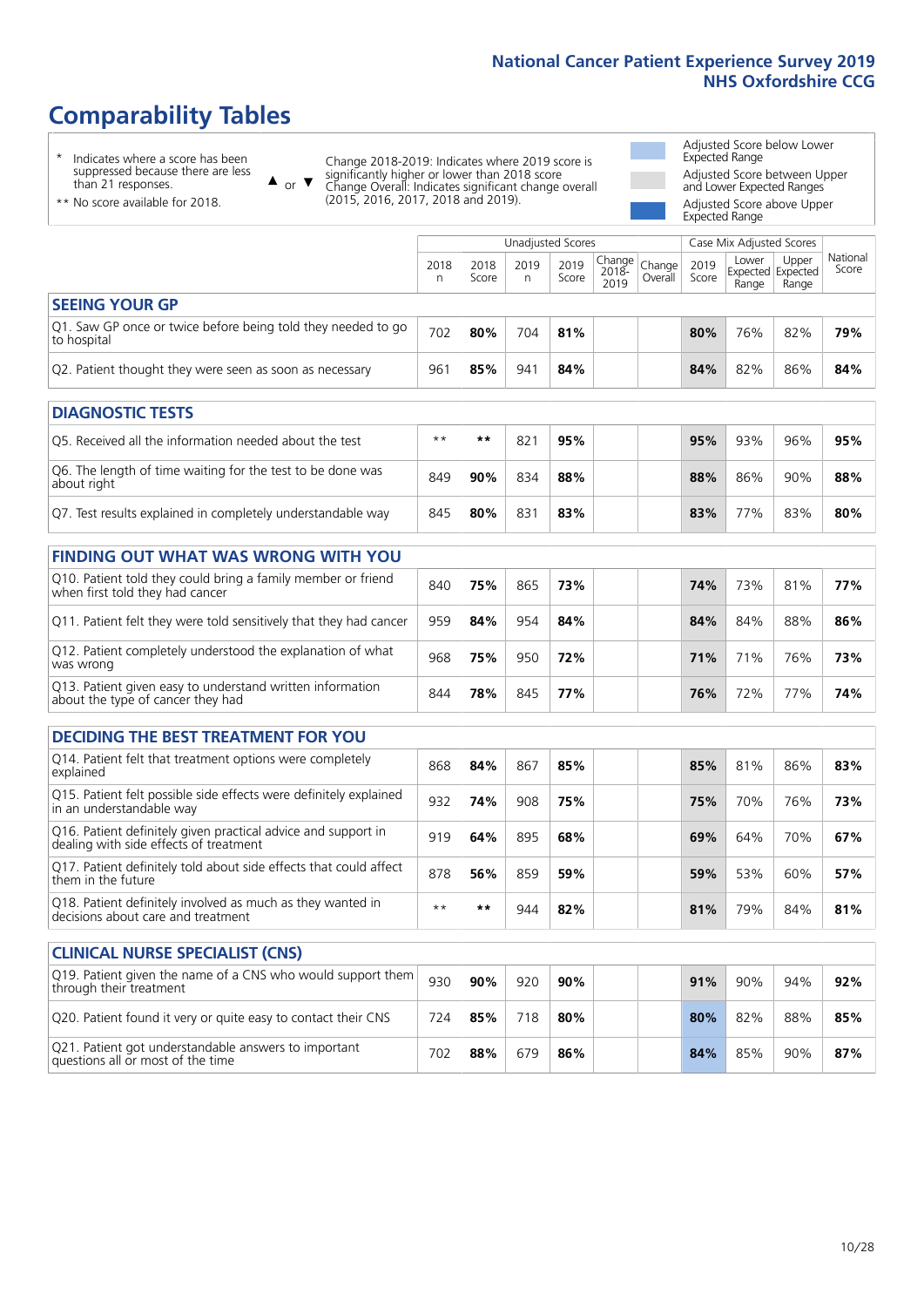# **Comparability Tables**

\* Indicates where a score has been suppressed because there are less than 21 responses.

\*\* No score available for 2018.

 $\triangle$  or  $\nabla$ 

Change 2018-2019: Indicates where 2019 score is significantly higher or lower than 2018 score Change Overall: Indicates significant change overall (2015, 2016, 2017, 2018 and 2019).

Adjusted Score below Lower Expected Range Adjusted Score between Upper and Lower Expected Ranges Adjusted Score above Upper Expected Range

|                                                                                                                   |              |               |            | <b>Unadjusted Scores</b> |                         |                   |               | Case Mix Adjusted Scores            |                |                   |
|-------------------------------------------------------------------------------------------------------------------|--------------|---------------|------------|--------------------------|-------------------------|-------------------|---------------|-------------------------------------|----------------|-------------------|
|                                                                                                                   | 2018<br>n    | 2018<br>Score | 2019<br>n. | 2019<br>Score            | Change<br>2018-<br>2019 | Change<br>Overall | 2019<br>Score | Lower<br>Expected Expected<br>Range | Upper<br>Range | National<br>Score |
| <b>SUPPORT FOR PEOPLE WITH CANCER</b>                                                                             |              |               |            |                          |                         |                   |               |                                     |                |                   |
| Q22. Hospital staff gave information about support or self-help<br>groups for people with cancer                  | 760          | 92%           | 762        | 93%                      |                         | ▲                 | 93%           | 86%                                 | 90%            | 88%               |
| Q23. Hospital staff discussed or gave information about the<br>impact cancer could have on day to day activities  | 622          | 87%           | 617        | 87%                      |                         | ▲                 | 87%           | 81%                                 | 87%            | 84%               |
| Q24. Hospital staff gave information on getting financial help or<br>possible benefits                            | 421          | 61%           | 387        | 64%                      |                         | ▲                 | 64%           | 58%                                 | 68%            | 63%               |
| Q25. Hospital staff told patient they could get free prescriptions                                                | 379          | 76%           | 392        | 78%                      |                         |                   | 79%           | 78%                                 | 86%            | 82%               |
| <b>OPERATIONS</b>                                                                                                 |              |               |            |                          |                         |                   |               |                                     |                |                   |
| Q27. Beforehand, patient had all the information needed about<br>the operation                                    | 594          | 96%           | 565        | 95%                      |                         |                   | 95%           | 95%                                 | 98%            | 96%               |
| Q28. Afterwards, staff completely explained how operation had<br>gone in understandable way                       | 592          | 85%           | 561        | 84%                      |                         |                   | 84%           | 76%                                 | 83%            | 79%               |
| <b>HOSPITAL CARE AS AN INPATIENT</b>                                                                              |              |               |            |                          |                         |                   |               |                                     |                |                   |
| Q30. Hospital staff didn't talk in front of patient as if patient<br>wasn't there                                 | $**$         | **            | 395        | 87%                      |                         |                   | 86%           | 80%                                 | 87%            | 84%               |
| Q31. Patient had confidence and trust in all doctors treating<br>them                                             | $\star\star$ | **            | 398        | 87%                      |                         |                   | 87%           | 80%                                 | 87%            | 84%               |
| Q32. Patient's family or someone close definitely felt able to talk<br>to a doctor                                | $* *$        | **            | 341        | 71%                      |                         |                   | 72%           | 67%                                 | 77%            | 72%               |
| Q33. Patient had confidence and trust in all the ward nurses<br>treating them                                     | $\star\star$ | **            | 399        | 78%                      |                         |                   | 79%           | 70%                                 | 78%            | 74%               |
| Q34. Patient thought there were always or nearly always<br>enough nurses on duty to care for them                 | $* *$        | **            | 396        | 74%                      |                         |                   | 74%           | 60%                                 | 69%            | 64%               |
| Q35. All hospital staff asked patient what name they prefer to<br>be called by                                    | $**$         | **            | 395        | 73%                      |                         |                   | 74%           | 63%                                 | 78%            | 71%               |
| Q36. Patient always given enough privacy when discussing<br>condition or treatment                                | $* *$        | **            | 399        | 89%                      |                         |                   | 90%           | 81%                                 | 88%            | 85%               |
| Q37. Patient definitely found hospital staff to discuss worries or<br>fears during their inpatient visit          | $**$         | **            | 265        | 56%                      |                         |                   | 58%           | 46%                                 | 58%            | 52%               |
| Q38. Hospital staff definitely did everything they could to help<br>control pain                                  | $* *$        | **            | 352        | 84%                      |                         |                   | 85%           | 79%                                 | 87%            | 83%               |
| Q39. Patient always felt they were treated with respect and<br>dignity while in hospital                          | $\star\star$ | **            | 400        | 92%                      |                         |                   | 92%           | 85%                                 | 91%            | 88%               |
| Q40. Patient given clear written information about what should<br>or should not do after leaving hospital         | $**$         | **            | 379        | 90%                      |                         |                   | 90%           | 82%                                 | 89%            | 86%               |
| Q41. Hospital staff told patient who to contact if worried about<br>condition or treatment after leaving hospital | $\star\star$ | **            | 389        | 97%                      |                         |                   | 97%           | 92%                                 | 97%            | 94%               |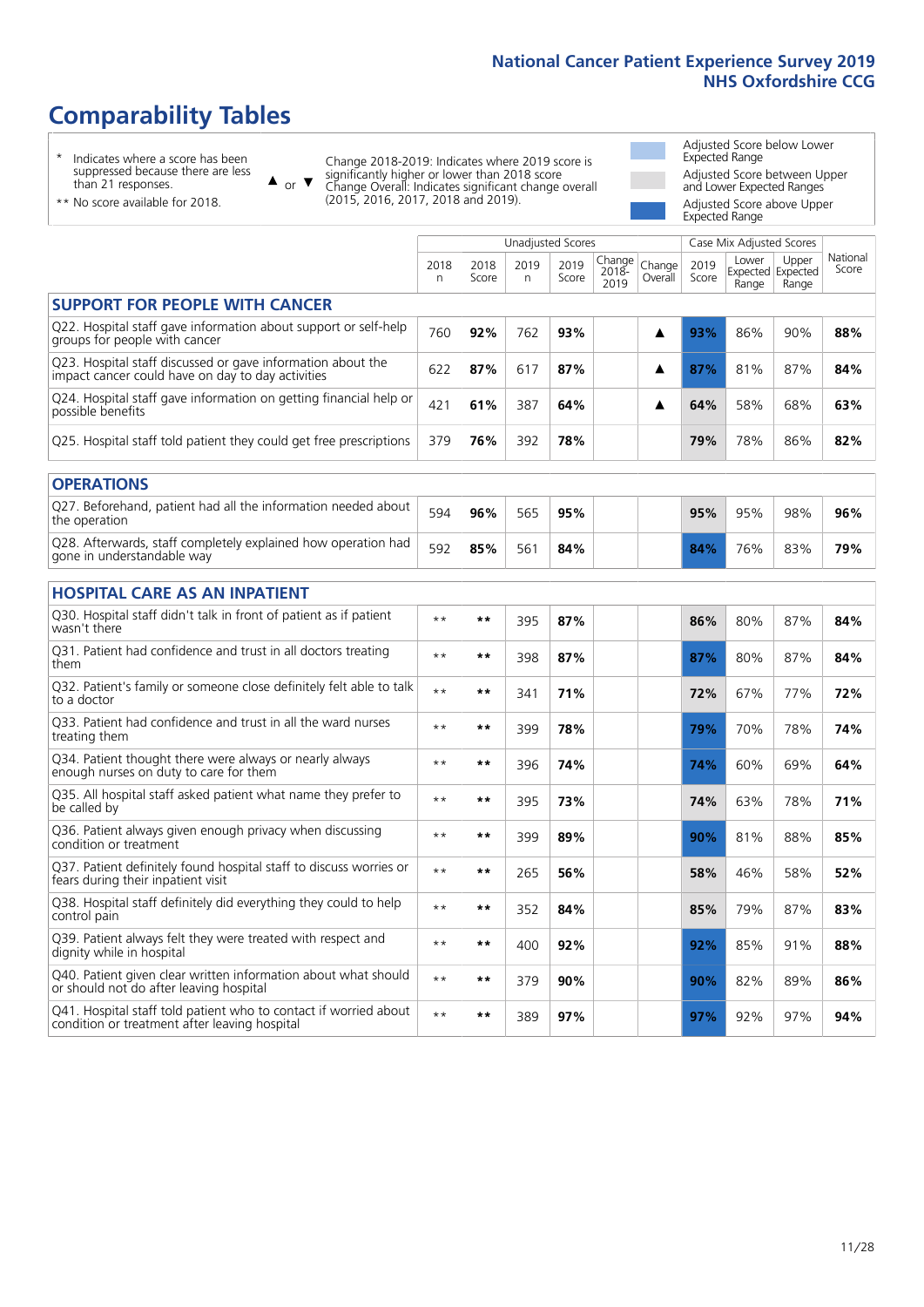# **Comparability Tables**

\* Indicates where a score has been suppressed because there are less than 21 responses.

\*\* No score available for 2018.

or  $\blacktriangledown$  $\blacktriangle$ 

Change 2018-2019: Indicates where 2019 score is significantly higher or lower than 2018 score Change Overall: Indicates significant change overall (2015, 2016, 2017, 2018 and 2019).

Adjusted Score below Lower Expected Range Adjusted Score between Upper and Lower Expected Ranges Adjusted Score above Upper Expected Range

National Score

|                                                                                                                       |           |               |           | Unadjusted Scores |                         |                   |               | Case Mix Adjusted Scores |                                     |                  |
|-----------------------------------------------------------------------------------------------------------------------|-----------|---------------|-----------|-------------------|-------------------------|-------------------|---------------|--------------------------|-------------------------------------|------------------|
|                                                                                                                       | 2018<br>n | 2018<br>Score | 2019<br>n | 2019<br>Score     | Change<br>2018-<br>2019 | Change<br>Overall | 2019<br>Score | Lower<br>Range           | Upper<br>Expected Expected<br>Range | Nation.<br>Score |
| <b>HOSPITAL CARE AS A DAY PATIENT /</b><br><b>OUTPATIENT</b>                                                          |           |               |           |                   |                         |                   |               |                          |                                     |                  |
| Q43. Patient definitely found hospital staff to discuss worries or<br>fears during their outpatient or day case visit | 689       | 71%           | 664       | 72%               |                         |                   | 72%           | 67%                      | 74%                                 | 71%              |
| Q44. Cancer doctor had the right documents at patient's last<br>outpatient appointment                                | 853       | 95%           | 851       | 95%               |                         |                   | 95%           | 95%                      | 97%                                 | 96%              |
| Q46. Beforehand patient completely had all information needed<br>about radiotherapy treatment                         | 358       | 86%           | 341       | 88%               |                         |                   | 88%           | 83%                      | 90%                                 | 86%              |
| Q47. Patient completely given understandable information<br>about whether radiotherapy was working                    | 297       | 58%           | 290       | 60%               |                         |                   | 61%           | 54%                      | 65%                                 | 60%              |
| Q49. Beforehand patient completely had all information needed<br>about chemotherapy treatment                         | 377       | 83%           | 354       | 85%               |                         |                   | 86%           | 81%                      | 88%                                 | 84%              |
| Q50. Patient given enough information about whether<br>chemotherapy was working in a completely understandable way    | 331       | 68%           | 326       | 64%               |                         |                   | 65%           | 63%                      | 73%                                 | 68%              |
| <b>HOME CARE AND SUPPORT</b>                                                                                          |           |               |           |                   |                         |                   |               |                          |                                     |                  |
| Q51. Hospital staff definitely gave family or someone close all<br>the information needed to help care at home        | 774       | 63%           | 762       | 62%               |                         |                   | 62%           | 56%                      | 63%                                 | 60%              |

| Q51. Hospital staff definitely gave family or someone close all<br>the information needed to help care at home | 774 | 63% | 762 | 62% | 62% | 56% | 63% | 60% |
|----------------------------------------------------------------------------------------------------------------|-----|-----|-----|-----|-----|-----|-----|-----|
| Q52. Patient definitely given enough support from health or<br>social services during treatment                | 411 | 51% | 371 | 54% | 53% | 45% | 59% | 52% |
| Q53. Patient definitely given enough support from health or<br>social services after treatment                 | 251 | 41% | 243 | 40% | 38% | 39% | 51% | 45% |

| <b>CARE FROM YOUR GENERAL PRACTICE</b>                                                                  |     |     |     |     |     |     |     |     |
|---------------------------------------------------------------------------------------------------------|-----|-----|-----|-----|-----|-----|-----|-----|
| Q54. GP given enough information about patient's condition<br>and treatment                             | 878 | 97% | 842 | 96% | 96% | 94% | 97% | 95% |
| Q55. General practice staff definitely did everything they could<br>to support patient during treatment | 701 | 67% | 657 | 66% | 66% | 54% | 62% | 58% |

| <b>YOUR OVERALL NHS CARE</b>                                                                                  |      |       |     |     |  |     |     |     |     |
|---------------------------------------------------------------------------------------------------------------|------|-------|-----|-----|--|-----|-----|-----|-----|
| Q56. Different people treating and caring for patient always<br>work well together to give best possible care | $**$ | $* *$ | 918 | 77% |  | 77% | 70% | 76% | 73% |
| Q57. Patient given a care plan                                                                                | 766  | 36%   | 737 | 36% |  | 38% | 34% | 41% | 38% |
| Q58. Overall the administration of care was good or very good                                                 | 959  | 87%   | 951 | 86% |  | 87% | 87% | 91% | 89% |
| Q59. Patient felt length of time for attending clinics and<br>appointments for cancer was about right         | 955  | 69%   | 939 | 70% |  | 70% | 64% | 75% | 69% |
| Q60. Someone discussed with patient whether they would like<br>to take part in cancer research                | 904  | 50%   | 875 | 43% |  | 44% | 22% | 38% | 30% |
| Q61. Patient's average rating of care scored from very poor to<br>very good                                   | 950  | 8.9   | 930 | 8.8 |  | 8.8 | 8.7 | 8.9 | 8.8 |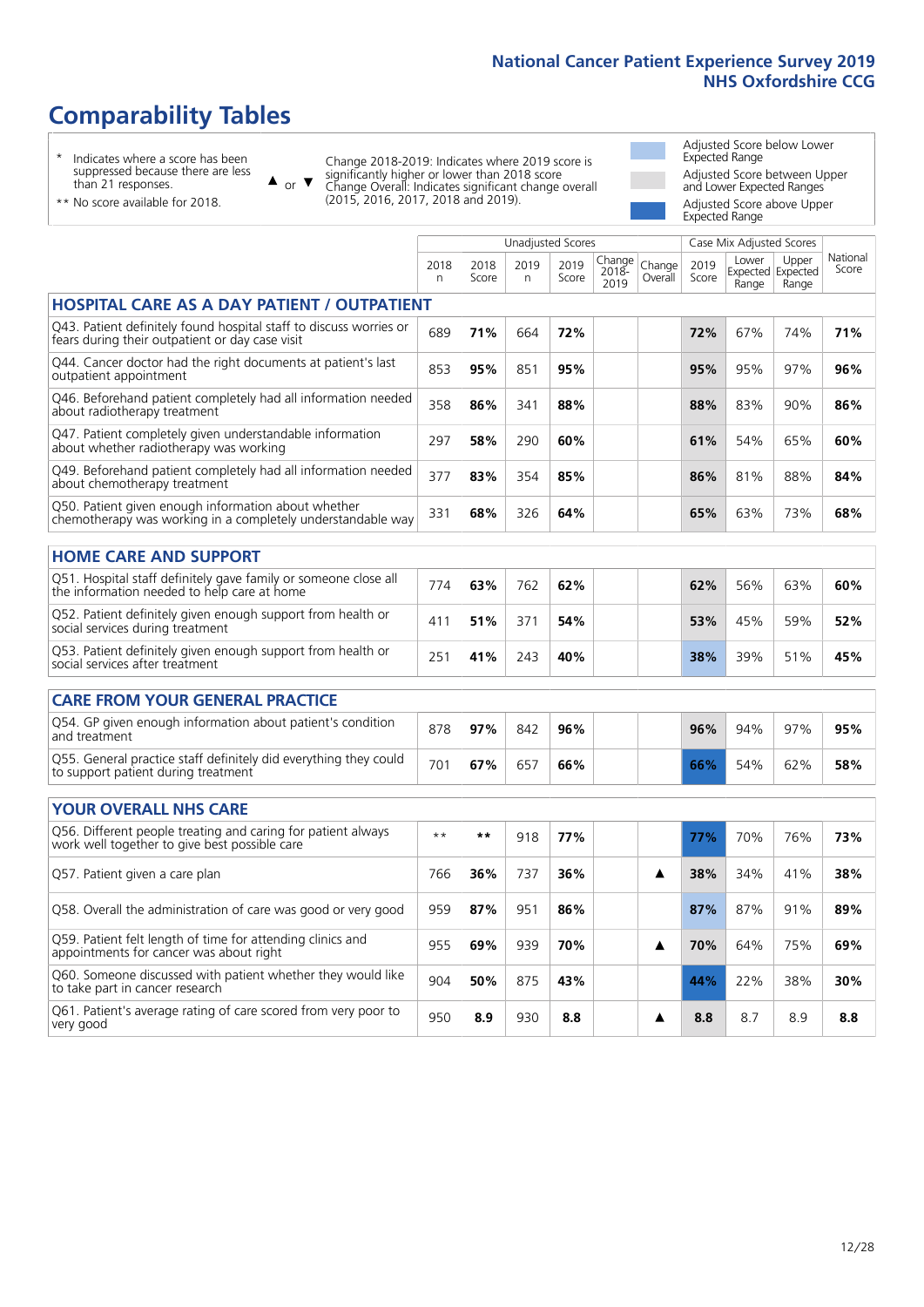# **Tumour Type Tables**

- \* Indicates where a score has been suppressed because there are less than 21 responses.
- n.a. Indicates that there were no respondents for that tumour group.

| <b>SEEING YOUR GP</b>                           |            |         |               |                   |                |                |                  |      | Tumour Group |         |      |                 |                                                     |       |                |
|-------------------------------------------------|------------|---------|---------------|-------------------|----------------|----------------|------------------|------|--------------|---------|------|-----------------|-----------------------------------------------------|-------|----------------|
|                                                 |            | Brain   | <b>Breast</b> | Colorectal<br>LGT | Gynaecological | Haematological | Head and<br>Neck | Dung | Prostate     | Sarcoma | Skin | Upper<br>Gastro | Urological                                          | Other | All<br>Cancers |
| Q1. Saw GP once or twice before being told they | <b>CCG</b> | $\star$ |               | 90% 75%           | 76% 64%        |                | $\star$          |      | 60% 83%      |         |      |                 | 96% 89% 82% 82% 81%                                 |       |                |
| needed to go to hospital                        | National   | 59%     |               |                   |                |                |                  |      |              |         |      |                 | 94% 75% 77% 67% 79% 71% 82% 71% 90% 74% 83% 74% 79% |       |                |
| Q2. Patient thought they were seen as soon as   | <b>CCG</b> | $\star$ |               | 87% 83% 79% 83%   |                |                | $\ast$           |      | 74% 86%      | $\star$ |      |                 | 91% 91% 86% 83% 84%                                 |       |                |
| necessary                                       | National   | 79%     |               |                   |                |                |                  |      |              |         |      |                 | 89% 83% 81% 82% 81% 84% 86% 69% 85% 79% 85% 79% 84% |       |                |

#### **DIAGNOSTIC TESTS** Tumour Group

|                                                   |                                                                  | Super   | <b>Breast</b> | Colorectal<br>LGT | $\overline{\sigma}$<br>Gynaecologic | Haematological | Head and<br>Neck | Lung    | Prostate | Sarcoma             | Skin | Upper<br>Gastro | Irological          | Other | All<br>Cancers |
|---------------------------------------------------|------------------------------------------------------------------|---------|---------------|-------------------|-------------------------------------|----------------|------------------|---------|----------|---------------------|------|-----------------|---------------------|-------|----------------|
| Q5. Received all the information needed about     | <b>CCG</b>                                                       | $\star$ |               | 95% 96% 94%       |                                     | 99%            | $\star$          | 96% 95% |          |                     |      |                 | 98% 97% 96% 93% 95% |       |                |
| the test                                          | National                                                         | 93%     | 95%           | 95%               | 93%                                 |                |                  |         |          | 95% 93% 95% 95% 93% | 96%  |                 | 95% 95% 95% 95%     |       |                |
| Q6. The length of time waiting for the test to be | <b>CCG</b>                                                       | $\star$ |               | 88% 83%           | 79%                                 | 93%            | $\star$          | 85% 90% |          |                     | 98%  |                 | 90% 92% 84% 88%     |       |                |
| done was about right                              | National 84% 91% 88% 86% 89% 88% 87% 87% 81% 87% 84% 87% 86% 88% |         |               |                   |                                     |                |                  |         |          |                     |      |                 |                     |       |                |
| Q7. Test results explained in completely          | <b>CCG</b>                                                       | $\star$ |               | 86% 75%           |                                     | 76% 86%        | $\star$          | 82% 83% |          | $\star$             |      |                 | 84% 81% 80% 90% 83% |       |                |
| understandable way                                | National 71% 83% 82% 77% 77% 79% 80% 80% 78% 84% 75% 80% 76% 80% |         |               |                   |                                     |                |                  |         |          |                     |      |                 |                     |       |                |

| <b>FINDING OUT WHAT WAS WRONG WITH YOU</b>        |            |         |               |                        |                         |                     |                        |                 | Tumour Group |         |                                             |                 |            |                     |                |
|---------------------------------------------------|------------|---------|---------------|------------------------|-------------------------|---------------------|------------------------|-----------------|--------------|---------|---------------------------------------------|-----------------|------------|---------------------|----------------|
|                                                   |            | Brain   | <b>Breast</b> | olorectal.<br>LGT<br>Ũ | Gynaecological          | Haematological      | ad and<br>Neck<br>Head | Lung            | Prostate     | Sarcoma | Skin                                        | Upper<br>Gastro | Urological | Other               | All<br>Cancers |
| Q10. Patient told they could bring a family       | <b>CCG</b> | $\star$ |               | 77% 87%                | 58%                     | 67%                 | $\ast$                 |                 | 76% 82%      | $\star$ | 60%                                         |                 |            | 73% 65% 71% 73%     |                |
| member or friend when first told they had cancer  | National   | 85%     | 82%           | 82%                    |                         | 71% 71%             | 71%                    | 77%             | 79%          | 73%     | 69%                                         | 76%             | 73%        |                     | 75% 77%        |
| Q11. Patient felt they were told sensitively that | <b>CCG</b> | $\star$ |               | 88% 81%                |                         | 69% 84% 81% 85% 91% |                        |                 |              | $\star$ | 91%                                         | 80%             | 79%        | 80% 84%             |                |
| they had cancer                                   | National   | 79%     |               | 89% 87%                | 82% 84% 87% 83% 86% 84% |                     |                        |                 |              |         |                                             |                 |            | 89% 81% 84% 83% 86% |                |
| Q12. Patient completely understood the            | <b>CCG</b> | $\star$ | 77%           | 74%                    |                         | 68% 54% 86% 68% 79% |                        |                 |              | $\star$ | 82%                                         |                 |            | 69% 75% 67% 72%     |                |
| explanation of what was wrong                     | National   | 66%     | 77%           | 79%                    | 73%                     | 60%                 |                        | 78%   76%   79% |              | 67%     | 80%                                         | 70%             | 177%       |                     | 70% 73%        |
| Q13. Patient given easy to understand written     | <b>CCG</b> | $\star$ |               |                        | 75% 78% 61% 71%         |                     | $\star$                | 62% 86%         |              | $\star$ | 87%                                         |                 |            | 79% 81% 75% 77%     |                |
| information about the type of cancer they had     | National   | 66%     | 78%           | 73%                    |                         |                     |                        |                 |              |         | 71% 76% 69% 67% 83% 67% 84% 67% 74% 65% 74% |                 |            |                     |                |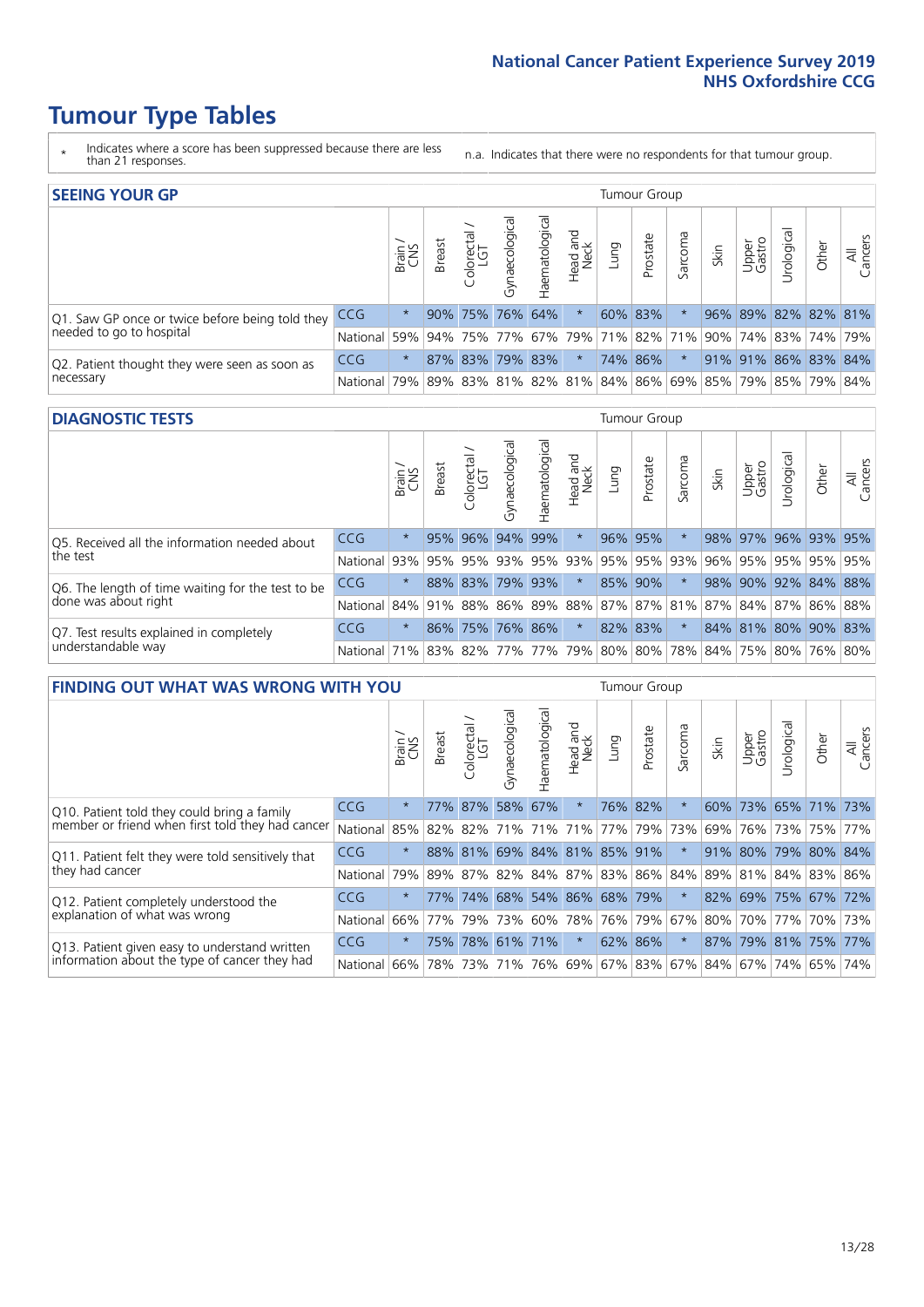# **Tumour Type Tables**

- \* Indicates where a score has been suppressed because there are less than 21 responses.
- n.a. Indicates that there were no respondents for that tumour group.

| <b>DECIDING THE BEST TREATMENT FOR YOU</b>           | <b>Tumour Group</b> |         |               |                       |                |                |                        |                         |          |                                         |      |                     |                       |             |                |
|------------------------------------------------------|---------------------|---------|---------------|-----------------------|----------------|----------------|------------------------|-------------------------|----------|-----------------------------------------|------|---------------------|-----------------------|-------------|----------------|
|                                                      |                     | Brain   | <b>Breast</b> | olorectal<br>LGT<br>Ũ | Gynaecological | Haematological | ad and<br>Neck<br>Head | Lung                    | Prostate | Sarcoma                                 | Skin | Upper<br>Gastro     | Jrological            | Other       | All<br>Cancers |
| CCG<br>Q14. Patient felt that treatment options were |                     | $\star$ | 87%           | 84%                   | 76%            |                |                        | 81% 90% 93%             | 85%      | $\star$                                 | 96%  | 90%                 |                       | 77% 82%     | 85%            |
| completely explained                                 | National            | 85%     | 85%           | 85%                   |                |                |                        | 85% 82% 87% 84% 83% 83% |          |                                         | 89%  |                     | 81% 83% 79% 83%       |             |                |
| Q15. Patient felt possible side effects were         | <b>CCG</b>          | $\star$ |               | 78% 81%               |                | 65% 67% 86%    |                        |                         | 68% 79%  |                                         | 80%  |                     | 68% 71% 76% 75%       |             |                |
| definitely explained in an understandable way        | National            | 69%     | 74%           | 76%                   |                | 75% 69%        | 73%                    |                         | 74% 73%  | 73%                                     | 77%  | 72%                 | 71%                   | 70% 73%     |                |
| Q16. Patient definitely given practical advice and   | <b>CCG</b>          | $\star$ | <b>71%</b>    |                       |                |                |                        | 73% 63% 63% 86% 67% 65% |          | 大                                       | 70%  | 74%                 |                       | 59% 73% 68% |                |
| support in dealing with side effects of treatment    | National            | 63%     | 70%           | 70%                   |                | 69% 65%        | 70%                    |                         | 69% 65%  | 66%                                     | 71%  |                     | 66%   63%   64%   67% |             |                |
| Q17. Patient definitely told about side effects      | CCG                 | $\star$ | 58%           | 58%                   |                | 58% 53%        | $\star$                |                         | 54% 63%  | $\star$                                 |      | 65% 56% 53% 66% 59% |                       |             |                |
| that could affect them in the future                 | National            | 62%     | 57%           | 59%                   |                | 56% 51%        |                        | 64% 56% 66%             |          | 54%                                     | 66%  |                     | 53% 56% 52%           |             | 57%            |
| Q18. Patient definitely involved as much as they     | <b>CCG</b>          | $\star$ |               | 81% 80%               |                |                |                        | 77% 78% 81% 80% 84%     |          | $\star$                                 |      | 96% 88% 80% 87% 82% |                       |             |                |
| wanted in decisions about care and treatment         | National            | 79%     |               |                       |                |                |                        |                         |          | 81% 83% 81% 80% 81% 81% 84% 81% 87% 79% |      |                     |                       | 79% 78% 81% |                |

### **CLINICAL NURSE SPECIALIST (CNS)** Tumour Group

|                                                                                           |            | Brain   | <b>Breast</b>   | olorectal<br>LGT<br>U | त्त<br>aecologic<br>$\tilde{\xi}$ | ক<br>aematologic<br>工 | Head and<br>Neck | Lung    | Prostate | Sarcoma | Skin | Upper<br>Gastro                                         | σ<br>rologica | Other       | All<br>ancers<br>$\cup$ |
|-------------------------------------------------------------------------------------------|------------|---------|-----------------|-----------------------|-----------------------------------|-----------------------|------------------|---------|----------|---------|------|---------------------------------------------------------|---------------|-------------|-------------------------|
| Q19. Patient given the name of a CNS who                                                  | <b>CCG</b> | $\star$ |                 | 97% 91%               | 93%                               | 93%                   | $\star$          | 89% 89% |          |         |      | 90% 91%                                                 |               | 86% 79% 90% |                         |
| would support them through their treatment                                                | National   | 95%     |                 | 95%   92%   95%       |                                   |                       |                  |         |          |         |      | 92% 91% 94% 91% 91% 91% 93% 85% 89%                     |               |             | 92%                     |
| Q20. Patient found it very or quite easy to                                               | <b>CCG</b> | $\star$ |                 | 71% 86%               | 73%                               | 92%                   | $\star$          | 91% 71% |          | $\star$ |      | 90% 97% 77% 85% 80%                                     |               |             |                         |
| contact their CNS                                                                         | National   |         |                 |                       |                                   |                       |                  |         |          |         |      | 86% 84% 88% 85% 87% 86% 86% 80% 86% 90% 85% 83% 83% 85% |               |             |                         |
| Q21. Patient got understandable answers to<br>important questions all or most of the time | CCG        | $\star$ | 79%             |                       | 88% 85% 91%                       |                       | $\star$          | 90% 81% |          | $\star$ |      | 96% 100% 86% 86% 86%                                    |               |             |                         |
|                                                                                           | National I |         | 82%   87%   89% |                       | 86%                               |                       |                  |         |          |         |      | 89%   88%   86%   87%   87%   93%   86%   87%   86%     |               |             | 87%                     |

| <b>SUPPORT FOR PEOPLE WITH CANCER</b>                                                             |            | Tumour Group |               |            |                |                |                        |             |          |                  |         |                 |            |             |                |
|---------------------------------------------------------------------------------------------------|------------|--------------|---------------|------------|----------------|----------------|------------------------|-------------|----------|------------------|---------|-----------------|------------|-------------|----------------|
|                                                                                                   |            | Brain        | <b>Breast</b> | Colorectal | Gynaecological | Haematological | ad and<br>Neck<br>Head | <b>Dung</b> | Prostate | arcoma<br>$\sim$ | Skin    | Upper<br>Gastro | Jrological | Other       | All<br>Cancers |
| Q22. Hospital staff gave information about<br>support or self-help groups for people with         | <b>CCG</b> | $\star$      | 95%           | 93%        | 87%            | 92%            | $\star$                | 83%         | 95%      | $^\star$         | 97%     | 93%             |            | 95% 91%     | 93%            |
| cancer                                                                                            | National   | 92%          | 92%           | 88%        | 87%            | 86%            | 88%                    |             | 87% 91%  | 86%              | 90%     | 88%             | 81%        | 83%         | 88%            |
| Q23. Hospital staff discussed or gave information<br>about the impact cancer could have on day to | CCG        | $\star$      | 85%           | 86%        | 88%            | 85%            | $\star$                | 88%         | 92%      | $\star$          |         | 100% 87%        | 88%        | 89%         | 87%            |
| day activities                                                                                    | National   | 84%          |               | 86% 85%    | 82%            | 84%            | 84%                    |             | 83% 88%  | 81%              | 86%     | 83%             |            | 78% 79%     | 84%            |
| Q24. Hospital staff gave information on getting                                                   | <b>CCG</b> | $\star$      |               | 63% 52%    | 67%            | 55%            | $\star$                |             | 67% 50%  | $\star$          | $\star$ | $\star$         |            | 69% 66% 64% |                |
| financial help or possible benefits                                                               | National   | 78%          |               | 68% 61%    | 66%            | 61%            | 67%                    |             | 72% 55%  | 64%              | 60%     | 64%             | 47%        | 59%         | 63%            |
| Q25. Hospital staff told patient they could get                                                   | <b>CCG</b> | $\star$      | 68%           | 89%        | $\star$        | 83%            | $\star$                | $^\star$    | 82%      | 大                | 73%     | $\star$         |            | 83% 88%     | 78%            |
| free prescriptions                                                                                | National   | 82%          |               | 81% 83%    | 79%            |                | 87% 84% 86% 80%        |             |          | 78%              | 71%     | 84%             |            | 73% 81% 82% |                |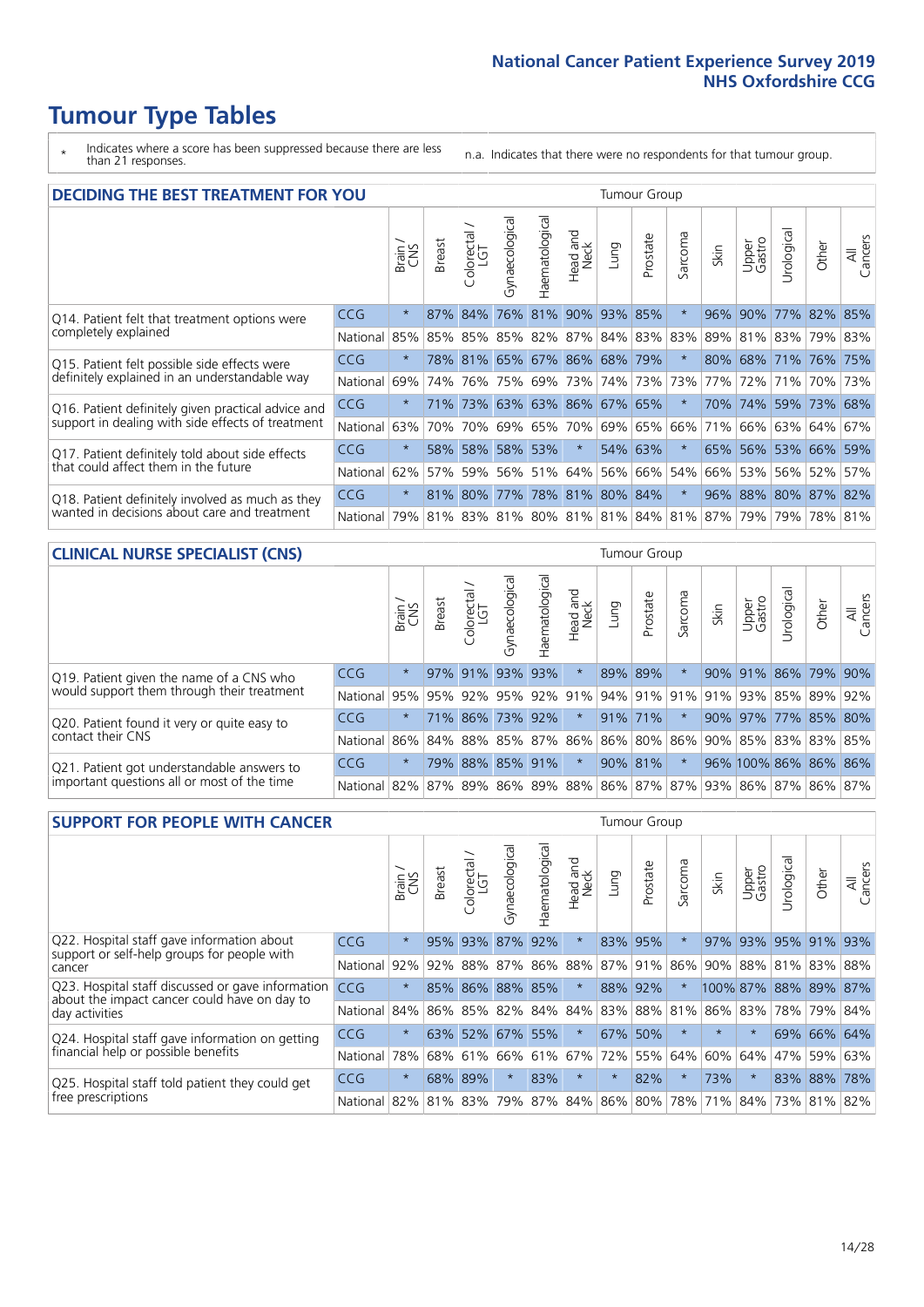# **Tumour Type Tables**

- \* Indicates where a score has been suppressed because there are less than 21 responses.
- n.a. Indicates that there were no respondents for that tumour group.

| <b>OPERATIONS</b>                                                                           |              |         |               |                   |                                     |                     |                  |             |                     | Tumour Group |      |                 |            |                                         |                |  |  |  |  |
|---------------------------------------------------------------------------------------------|--------------|---------|---------------|-------------------|-------------------------------------|---------------------|------------------|-------------|---------------------|--------------|------|-----------------|------------|-----------------------------------------|----------------|--|--|--|--|
|                                                                                             |              | Brain   | <b>Breast</b> | Colorectal<br>LGT | $\overline{\sigma}$<br>Gynaecologic | Haematological      | Head and<br>Neck | <b>Dung</b> | Prostate            | Sarcoma      | Skin | Upper<br>Gastro | Jrological | Other                                   | All<br>Cancers |  |  |  |  |
| Q27. Beforehand, patient had all the information                                            | CCG          | $\star$ |               | 95% 98%           | 94%                                 | $\star$             | $\ast$           |             | 96% 97%             |              | 98%  |                 |            | 94% 96% 95%                             |                |  |  |  |  |
| needed about the operation                                                                  | National     | $96\%$  |               | 97% 96% 96%       |                                     |                     |                  |             |                     |              |      |                 |            | 94% 96% 95% 97% 95% 96% 96% 95% 95% 96% |                |  |  |  |  |
| Q28. Afterwards, staff completely explained how<br>operation had gone in understandable way | <b>CCG</b>   | $\star$ |               | 88% 81% 80%       |                                     | $\star$             | $\ast$           |             | 79% 82%             |              | 88%  | $\star$         |            | 81% 79% 84%                             |                |  |  |  |  |
|                                                                                             | National 76% |         |               |                   |                                     | 79% 83% 79% 78% 79% |                  |             | 79% 78% 80% 82% 79% |              |      |                 |            | 76% 77%                                 | 79%            |  |  |  |  |

#### **HOSPITAL CARE AS AN INPATIENT** Tumour Group

|                                                                                                  |          | Brain   | <b>Breast</b>        | $\frac{\text{Colored}}{\text{LGT}}$ | Gynaecological | Haematological  | Head and<br>Neck | Lung            | Prostate | Sarcoma | Skin    | Upper<br>Gastro                                     | Urological   | Other             | Cancers<br>$\overline{\overline{z}}$ |
|--------------------------------------------------------------------------------------------------|----------|---------|----------------------|-------------------------------------|----------------|-----------------|------------------|-----------------|----------|---------|---------|-----------------------------------------------------|--------------|-------------------|--------------------------------------|
| Q30. Hospital staff didn't talk in front of patient                                              | CCG      | $\star$ | 86%                  | 89%                                 | 92%            | 84%             | $\star$          | 79%             | 90%      | $\star$ | $\star$ | $\star$                                             |              | 81% 95% 87%       |                                      |
| as if patient wasn't there                                                                       | National | 81%     | $86\%$               | 81% 83%                             |                | 84% 83%         |                  | 81%             | 88%      | 86%     | 86%     | 81%                                                 |              | 83% 82%           | 84%                                  |
| 031. Patient had confidence and trust in all                                                     | CCG      | $\star$ | 80%                  | 92% 85% 83%                         |                |                 | $\star$          | 80%             | 91%      | $\star$ | $\star$ | 90%                                                 |              | 92% 87% 87%       |                                      |
| doctors treating them                                                                            | National | 82%     | 83%                  | 85%                                 | 83%            | 82%             | 87%              | 83%             | 89%      | 86%     | 85%     | 81%                                                 | 85%          | 80%               | 84%                                  |
| Q32. Patient's family or someone close definitely                                                | CCG      | $\star$ |                      | 76% 69%                             | 52%            | 79%             | $\star$          |                 | 75% 75%  | $\star$ | $\star$ | $\star$                                             |              | 55% 74% 71%       |                                      |
| felt able to talk to a doctor                                                                    | National | 67%     | 72%                  | 73%                                 | 72%            | 74%             | 75%              | 74%             | 72%      | 71%     | 74%     | 73%                                                 | 71%          | 69%               | 72%                                  |
| Q33. Patient had confidence and trust in all the                                                 | CCG      | $\star$ | 78%                  | 74%                                 | 77%            | 74%             | $\star$          |                 | 68% 72%  | $\star$ | $\star$ |                                                     |              | 95% 87% 79% 78%   |                                      |
| ward nurses treating them                                                                        | National | 72%     | 73%                  | 72%                                 |                | 71% 77%         | 75%              | 77%             | 79%      | 74%     | 75%     |                                                     | 73% 77%      | 69%               | 74%                                  |
| Q34. Patient thought there were always or nearly                                                 | CCG      | $\star$ | 69%                  | 70% 77%                             |                | 78%             | $\star$          | 80%             | 72%      | $\star$ | $\star$ | 81%                                                 |              | 72% 74% 74%       |                                      |
| always enough nurses on duty to care for them                                                    | National | 68%     | 64%                  | 62%                                 | 63%            | 63%             | 65%              | 68%             | 72%      | 65%     | 70%     | 65%                                                 | 66%          | 60% 64%           |                                      |
| Q35. All hospital staff asked patient what name                                                  | CCG      | $\star$ |                      | 70% 74% 71% 73%                     |                |                 | $\star$          |                 | 71% 75%  | $\star$ | $\star$ |                                                     |              | 76% 79% 76% 73%   |                                      |
| they prefer to be called by                                                                      | National | 68%     | 62%                  | 74%                                 | 65%            | 72%             | 71%              | 76%             | 72%      | 74%     | 70%     | 78%                                                 | 76%          | 69%               | 71%                                  |
| Q36. Patient always given enough privacy when                                                    | CCG      | $\star$ | 88%                  | 89%                                 | 88% 92%        |                 | $\star$          | 88%             | 88%      | $\star$ | $\star$ | 90%                                                 | 92%          | 90% 89%           |                                      |
| discussing condition or treatment                                                                | National | 78%     |                      | 84% 85%                             | 81%            |                 |                  | 86% 87% 84%     | 88%      | 84%     | 84%     | 84%                                                 |              | 85% 82% 85%       |                                      |
| Q37. Patient definitely found hospital staff to                                                  | CCG      | $\star$ | 50%                  | 65%                                 | $\star$        | 70%             | $\star$          | $\star$         | $\star$  | $\star$ | $\star$ | $\star$                                             |              | 38% 55%           | 56%                                  |
| discuss worries or fears during their inpatient visit                                            | National | 45%     |                      | 51% 55% 51%                         |                | 56%             |                  | 52% 49%         | 53%      | 54%     |         | 51% 53%                                             | 49%          | 46% 52%           |                                      |
| Q38. Hospital staff definitely did everything they                                               | CCG      |         | n.a. 82% 84% 85% 81% |                                     |                |                 | $\ast$           | 87%             | 80%      | $\star$ | $\star$ | $\star$                                             |              | 83% 84% 84%       |                                      |
| could to help control pain                                                                       | National | 85%     | 83%                  |                                     |                | 84% 82% 82% 80% |                  | 84%             | 85%      | 83%     | 85%     | 82%                                                 |              | 81% 82% 83%       |                                      |
| Q39. Patient always felt they were treated with                                                  | CCG      | $\star$ |                      | 91% 89% 85% 90%                     |                |                 | $\star$          |                 | 96% 94%  | $\star$ |         |                                                     | 100% 94% 95% |                   | 92%                                  |
| respect and dignity while in hospital                                                            | National | 85%     | 87%                  | 87%                                 | 85%            | 89%             | 87%              |                 | 88% 91%  | 89%     | 89%     | 88%                                                 | 90%          | 86%               | 88%                                  |
| Q40. Patient given clear written information<br>about what should or should not do after leaving | CCG      | $\star$ | 94%                  | 88%                                 | 75% 93%        |                 | $\star$          |                 | 83% 100% | $\star$ | $\star$ | $\star$                                             |              | 95% 84% 90%       |                                      |
| hospital                                                                                         | National | 80%     | 89%                  | 86%                                 |                | 86% 83%         |                  | 87% 82% 91% 85% |          |         |         | 90% 82%                                             | 87%          | 83% 86%           |                                      |
| Q41. Hospital staff told patient who to contact<br>if worried about condition or treatment after | CCG      | $\star$ | 97%                  |                                     |                | 92% 83% 100%    | $\star$          |                 | 100%100% | $\star$ | $\star$ |                                                     |              | 100% 96% 100% 97% |                                      |
| leaving hospital                                                                                 | National | 94%     |                      |                                     |                |                 |                  |                 |          |         |         | 95% 95% 93% 96% 93% 92% 96% 94% 95% 92% 92% 93% 94% |              |                   |                                      |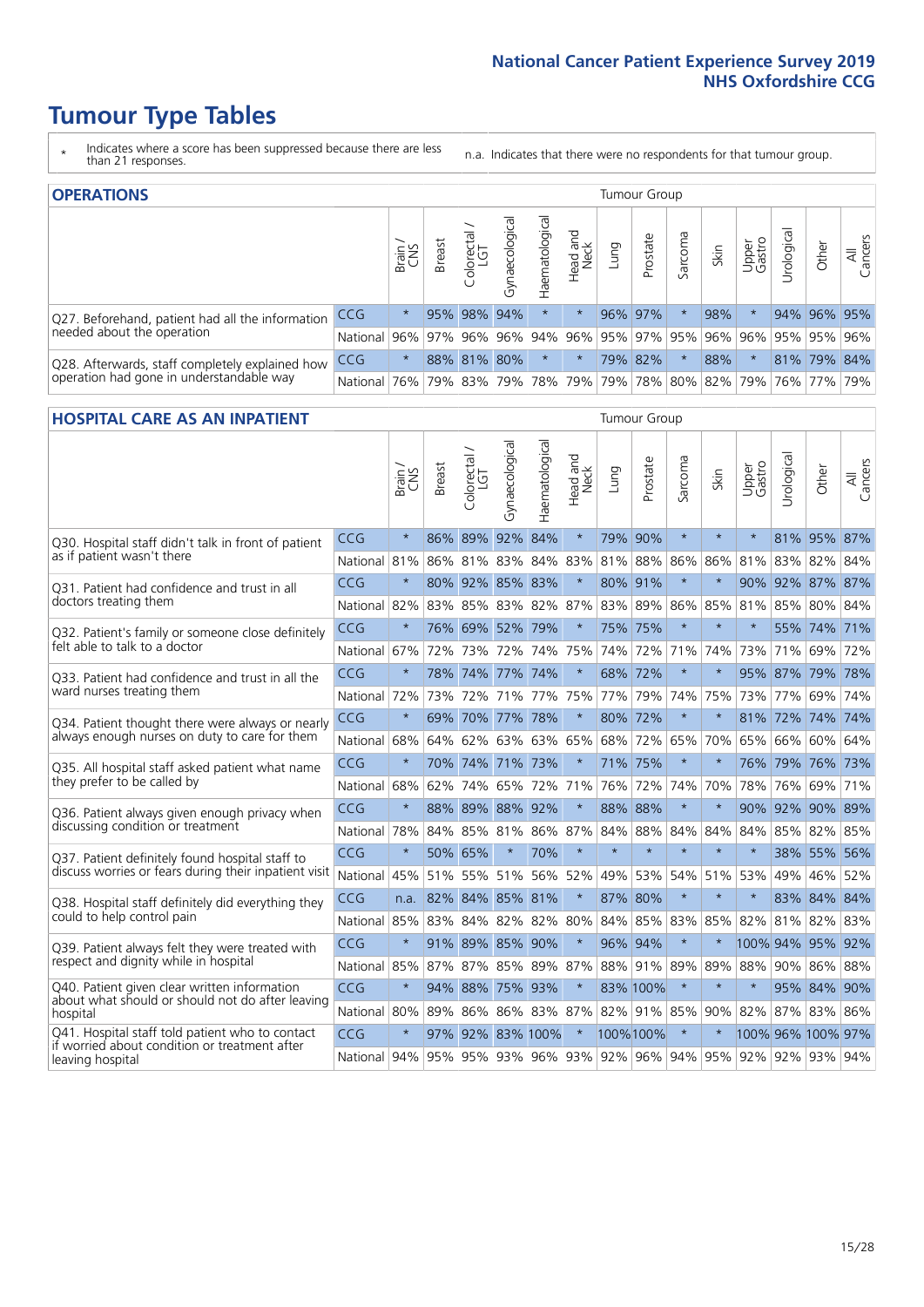# **Tumour Type Tables**

- \* Indicates where a score has been suppressed because there are less than 21 responses.
- n.a. Indicates that there were no respondents for that tumour group.

| <b>HOSPITAL CARE AS A DAY PATIENT / OUTPATIENT</b>                                         |            | Tumour Group |               |                            |                |                |                         |         |          |                  |         |                 |            |         |                |
|--------------------------------------------------------------------------------------------|------------|--------------|---------------|----------------------------|----------------|----------------|-------------------------|---------|----------|------------------|---------|-----------------|------------|---------|----------------|
|                                                                                            |            | Brain        | <b>Breast</b> | ∽<br>olorectal<br>LGT<br>Ũ | Gynaecological | Haematological | ead and<br>Neck<br>Head | Lung    | Prostate | arcoma<br>$\sim$ | Skin    | Upper<br>Gastro | Urological | Other   | All<br>Cancers |
| Q43. Patient definitely found hospital staff to                                            | <b>CCG</b> | $\star$      | 65%           | 70%                        | 67%            | 83%            | $\star$                 | 68%     | 75%      | $\star$          | 79%     | 82%             | 63%        | 73%     | 72%            |
| discuss worries or fears during their outpatient or<br>day case visit                      | National   | 66%          | 68%           | 73%                        | 70%            | 73%            | 72%                     | 70%     | 74%      | 72%              | 72%     | 71%             | 67%        | 68%     | 71%            |
| Q44. Cancer doctor had the right documents at                                              | CCG        | $\star$      | 96%           | 97%                        | 97%            | 93%            | $\star$                 | 90%     | 95%      | $\star$          | 98%     | 97%             | 97%        | 96%     | 95%            |
| patient's last outpatient appointment                                                      | National   | 94%          | 96%           | 96%                        | 96%            | 97%            | 96%                     | 96%     | 96%      | 96%              | 96%     | 94%             | 96%        | 95%     | 96%            |
| Q46. Beforehand patient completely had<br>all information needed about radiotherapy        | CCG        | $\star$      |               | 89% 83%                    | $\star$        |                | $\star$                 | $\star$ | 90%      | $\star$          |         |                 | $\star$    | $\ast$  | 88%            |
| treatment                                                                                  | National   | 91%          | 88%           | 83%                        | 88%            | 84%            | 86%                     | 86%     | 88%      | 88%              | 84%     | 86%             | 83%        | 84%     | 86%            |
| Q47. Patient completely given understandable<br>information about whether radiotherapy was | CCG        | $\star$      | 62%           | $\star$                    | $\star$        | $\star$        | $\star$                 | $\star$ | 65%      | $\star$          | $\star$ | $\star$         | $\star$    | $\star$ | 60%            |
| working                                                                                    | National   | 56%          | 60%           | 57%                        | 61%            | 62%            | 63%                     | 59%     | 60%      | 67%              | 57%     | 52%             | 59%        | 59%     | 60%            |
| Q49. Beforehand patient completely had all                                                 | <b>CCG</b> | $\star$      | 83%           | 78%                        | $\star$        | 87%            | $\star$                 | $\star$ | $\star$  | $\star$          |         | 86%             | 83%        | 89%     | 85%            |
| information needed about chemotherapy<br>treatment                                         | National   | 80%          | 82%           | 86%                        | 87%            | 85%            | 79%                     | 84%     | 86%      | 86%              | 90%     | 84%             | 85%        | 85%     | 84%            |
| Q50. Patient given enough information about                                                | CCG        | $\star$      | 58%           | 53%                        | $\star$        | 71%            | $\star$                 | $\star$ | $\star$  | $\star$          | $\star$ | $\star$         | 64%        | 58%     | 64%            |
| whether chemotherapy was working in a<br>National<br>completely understandable way         |            | 54%          | 62%           | 64%                        | 68%            | 75%            | 57%                     | 67%     | 66%      | 71%              | 79%     | 61%             | 68%        | 69%     | 68%            |

#### **HOME CARE AND SUPPORT** Tumour Group

|                                                                                                                   |            | Brain   | <b>Breast</b> | Colorectal<br>LGT | ᢛ<br>Gynaecologic | Haematological | Head and<br>Neck | <b>Lung</b> | Prostate | Sarcoma | Skin        | Upper<br>Gastro | rological | Other       | All<br>Cancers |
|-------------------------------------------------------------------------------------------------------------------|------------|---------|---------------|-------------------|-------------------|----------------|------------------|-------------|----------|---------|-------------|-----------------|-----------|-------------|----------------|
| Q51. Hospital staff definitely gave family or<br>someone close all the information needed to<br>help care at home | <b>CCG</b> | $\star$ | 60%           | 64%               |                   | 58% 59%        | $\star$          | 63%         | 58%      |         | 62%         | 68%             |           | 58% 73% 62% |                |
|                                                                                                                   | National   | 58%     |               | 58% 63%           | 57%               | 62%            |                  | 67% 59%     | 61%      |         | 62% 65%     | 60%             | 59%       | 55%         | 60%            |
| Q52. Patient definitely given enough support                                                                      | <b>CCG</b> | $\star$ | 61% 63%       |                   | $\star$           | 43%            | $\star$          | $\star$     | 34%      |         | $\star$     | $\star$         |           | 21% 63%     | 54%            |
| from health or social services during treatment                                                                   | National   | 42%     | 52%           | 60%               |                   |                | 45% 51% 59%      | 50%         |          |         | 48% 53% 57% | 54%             | 48% 51%   |             | 52%            |
| Q53. Patient definitely given enough support<br>from health or social services after treatment                    | <b>CCG</b> | n.a.    | 40%           | 142%              | $\star$           | 36%            | $\star$          | $\star$     | 27%      | $\star$ | $\star$     | $\star$         | 30%       | $\star$     | 40%            |
|                                                                                                                   | National l | 39%     | 41% 53%       |                   | 39%               | $ 43\% $       | 56%              | 40%         | 46%      |         | 48% 59%     | 47%             | 44%       | 44%         | 45%            |

| <b>CARE FROM YOUR GENERAL PRACTICE</b>                                                        |            |         |               | Tumour Group      |                |                |                                                     |      |          |         |      |                 |                     |       |                |
|-----------------------------------------------------------------------------------------------|------------|---------|---------------|-------------------|----------------|----------------|-----------------------------------------------------|------|----------|---------|------|-----------------|---------------------|-------|----------------|
|                                                                                               |            | Brain   | <b>Breast</b> | Colorectal<br>LGT | Gynaecological | Haematological | Head and<br>Neck                                    | Lung | Prostate | Sarcoma | Skin | Upper<br>Gastro | Urological          | Other | All<br>Cancers |
| Q54. GP given enough information about                                                        | <b>CCG</b> | $\star$ |               | 96% 96%           |                | 97% 95%        | $\star$                                             |      | 98% 96%  |         |      |                 | 95% 97% 97% 97% 96% |       |                |
| patient's condition and treatment                                                             | National   | 91%     |               |                   |                |                | 96% 95% 95% 96% 94% 94% 96% 94% 96% 93% 95% 94% 95% |      |          |         |      |                 |                     |       |                |
| Q55. General practice staff definitely did<br>everything they could to support patient during | <b>CCG</b> | $\star$ | 69%           | $60\%$            |                | 59% 67%        | $\star$                                             |      | 57% 65%  |         |      |                 | 76% 78% 61% 73% 66% |       |                |
| treatment                                                                                     | National   | 55%     |               | 58% 59%           |                |                | 56% 56% 59% 56% 64% 56% 65% 59% 59% 55% 58%         |      |          |         |      |                 |                     |       |                |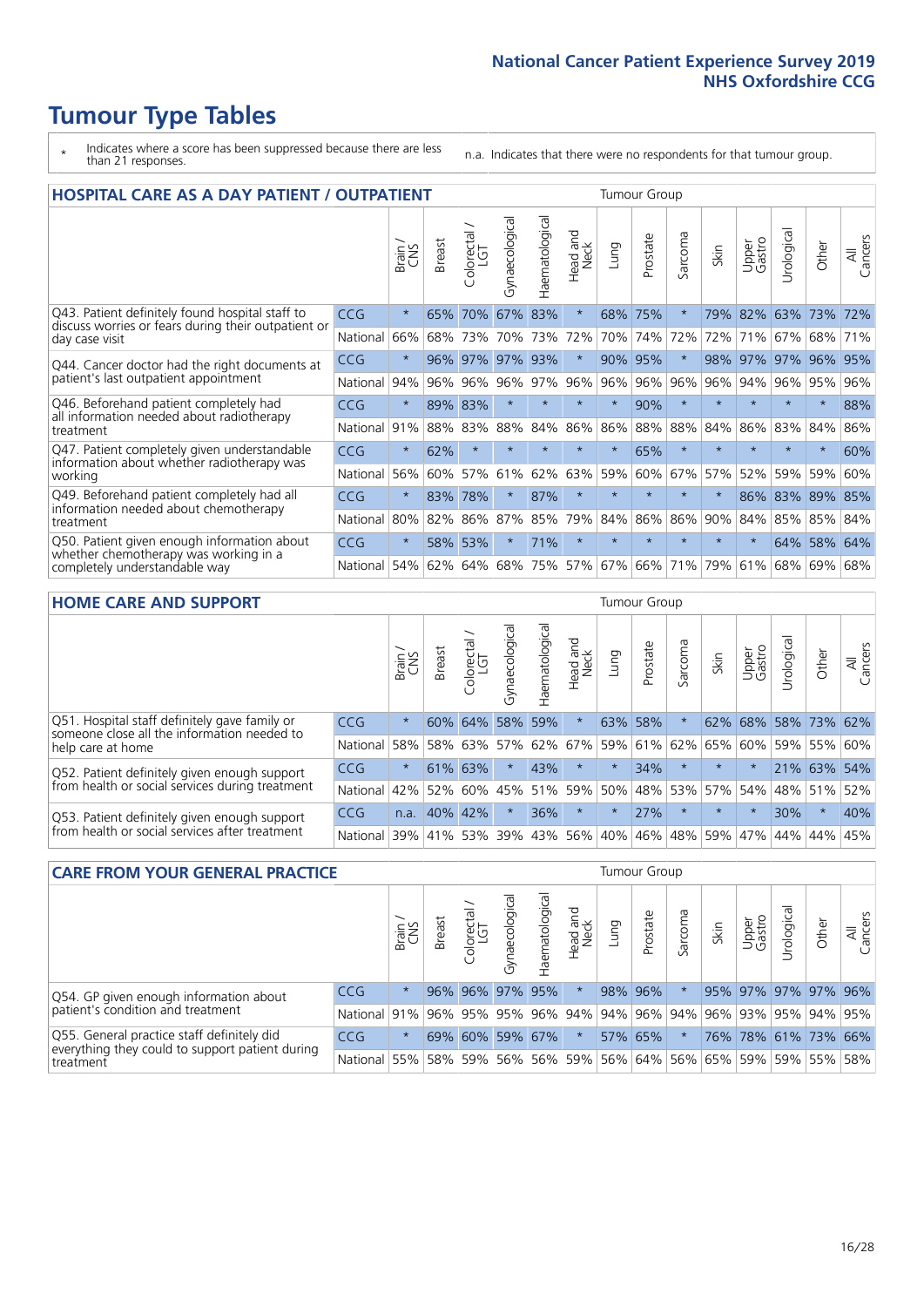# **Tumour Type Tables**

- \* Indicates where a score has been suppressed because there are less than 21 responses.
- n.a. Indicates that there were no respondents for that tumour group.

#### **YOUR OVERALL NHS CARE** THE TWO CONTROLLER THE THE THROUP CHANGE THE TUMOUR GROUP

|            | Brain   | <b>Breast</b> | Colorectal | Gynaecological | Haematological | aad and<br>Neck<br>Head              | Lung | Prostate | Sarcoma                                                                                | Skin | Upper<br>Gastro | Urological | Other                     | All<br>Cancers                   |
|------------|---------|---------------|------------|----------------|----------------|--------------------------------------|------|----------|----------------------------------------------------------------------------------------|------|-----------------|------------|---------------------------|----------------------------------|
| <b>CCG</b> | $\star$ | 75%           | 70%        | 79%            | 78%            | 81%                                  | 78%  |          | $\star$                                                                                | 80%  | 91%             | 76%        | 78%                       | 77%                              |
| National   | 60%     |               |            | 69%            | 75%            | 73%                                  |      |          | 70%                                                                                    | 79%  | 69%             | 74%        | 68%                       | 73%                              |
| <b>CCG</b> | $\star$ |               |            | 27%            | 19%            | $\star$                              |      |          | $\ast$                                                                                 | 34%  |                 |            |                           | 36%                              |
| National   | 36%     | 41%           | 40%        | 34%            | 36%            | 39%                                  | 36%  |          | 34%                                                                                    | 44%  | 36%             | 33%        | 31%                       | 38%                              |
| <b>CCG</b> | $\star$ | 87%           | 88%        |                |                | 86%                                  |      |          | $\star$                                                                                | 93%  | 89%             | 79%        |                           |                                  |
| National   | 85%     | 90%           |            | 87%            |                | 90%                                  | 90%  |          | 88%                                                                                    | 90%  | 86%             |            |                           |                                  |
| <b>CCG</b> | $\star$ | 61%           |            |                |                | $\star$                              |      |          | $\star$                                                                                | 73%  |                 |            |                           | 70%                              |
| National   | 58%     | 68%           | 73%        | 66%            | 66%            | 71%                                  | 71%  |          | 68%                                                                                    | 73%  | 66%             | 75%        | 64%                       | 69%                              |
| CCG        | $\star$ | 50%           | 56%        |                | 63%            | $\star$                              | 51%  |          | $\star$                                                                                | 21%  | 50%             | 29%        | 33%                       | 43%                              |
| National   | 42%     | 30%           | 32%        | 31%            | 33%            | 21%                                  |      |          | 36%                                                                                    | 20%  | 36%             | 21%        | 32%                       | 30%                              |
| <b>CCG</b> | $\star$ | 8.8           | 9.0        | 8.5            | 9.0            | $\star$                              | 9.0  | 8.8      | $\star$                                                                                | 9.1  | 9.0             | 8.7        | 8.8                       | 8.8                              |
| National   | 8.6     | 8.9           | 8.8        | 8.7            | 8.9            | 8.8                                  | 8.8  | 8.8      | 8.8                                                                                    | 8.9  | 8.7             | 8.7        | 8.7                       | 8.8                              |
|            |         |               |            | 43%<br>42%     | 73% 73%<br>88% | 73% 93%<br>91%<br>72% 58% 66%<br>32% |      |          | 80%<br>73% 75%<br>26% 40%<br>40%<br>85% 84%<br>88%<br>74% 79%<br>76%<br>33%<br>34% 31% |      |                 |            | 42% 34%<br>85%<br>71% 82% | 40%<br>83% 86%<br>87% 89%<br>72% |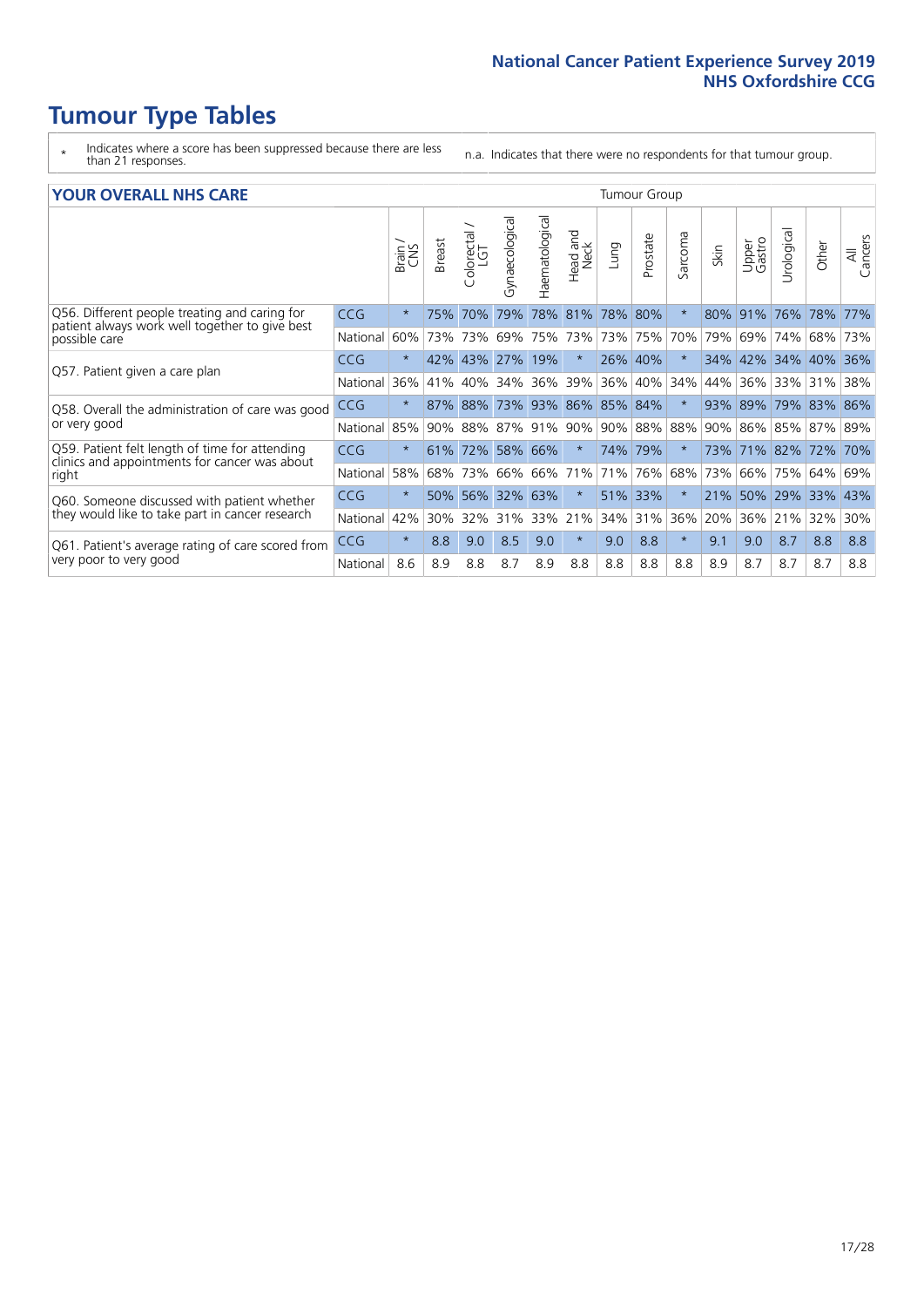### **Year on Year Charts**





#### **DIAGNOSTIC TESTS**





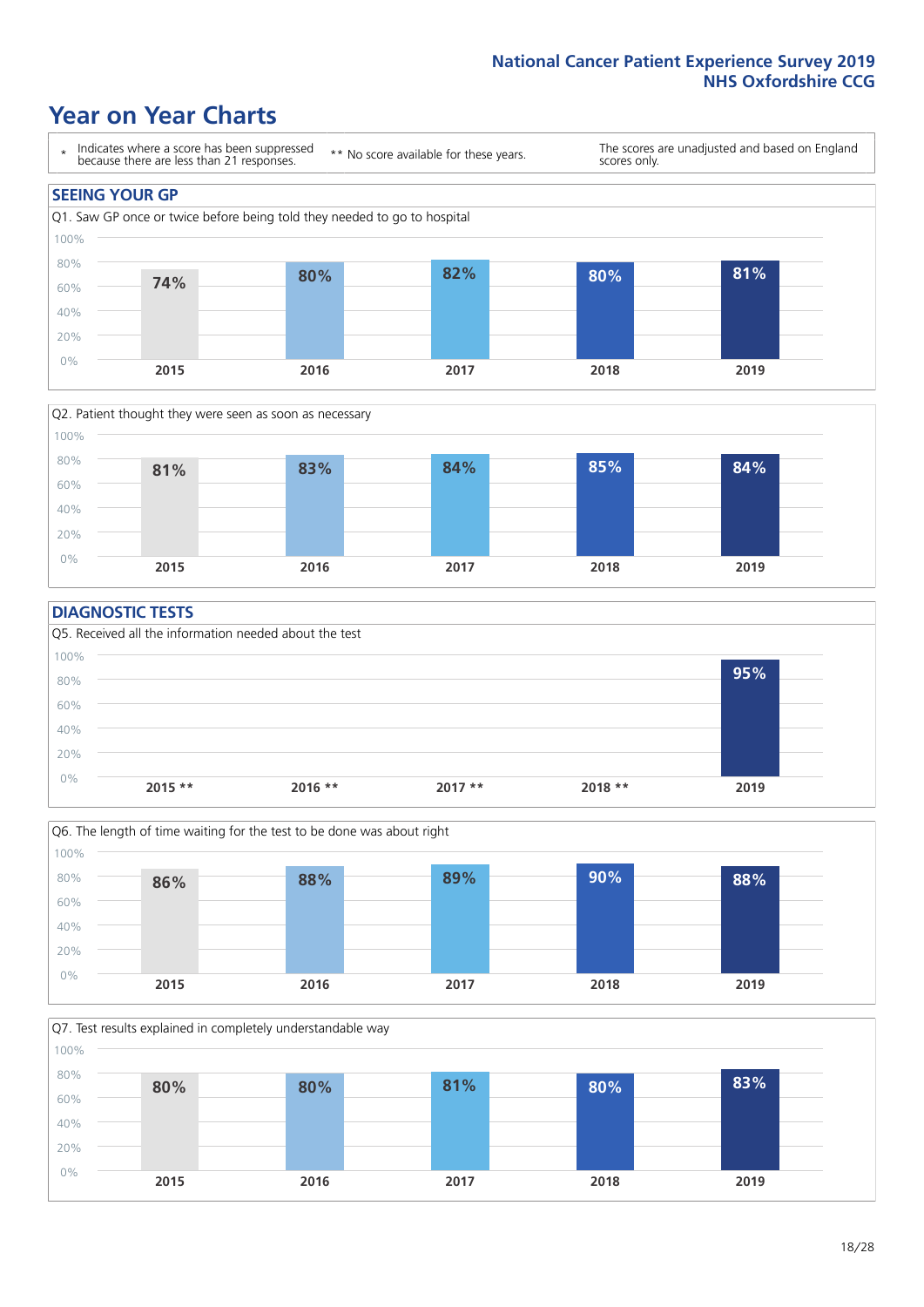### **Year on Year Charts**

\* Indicates where a score has been suppressed because there are less than 21 responses.

\*\* No score available for these years.

The scores are unadjusted and based on England scores only.









### **DECIDING THE BEST TREATMENT FOR YOU**

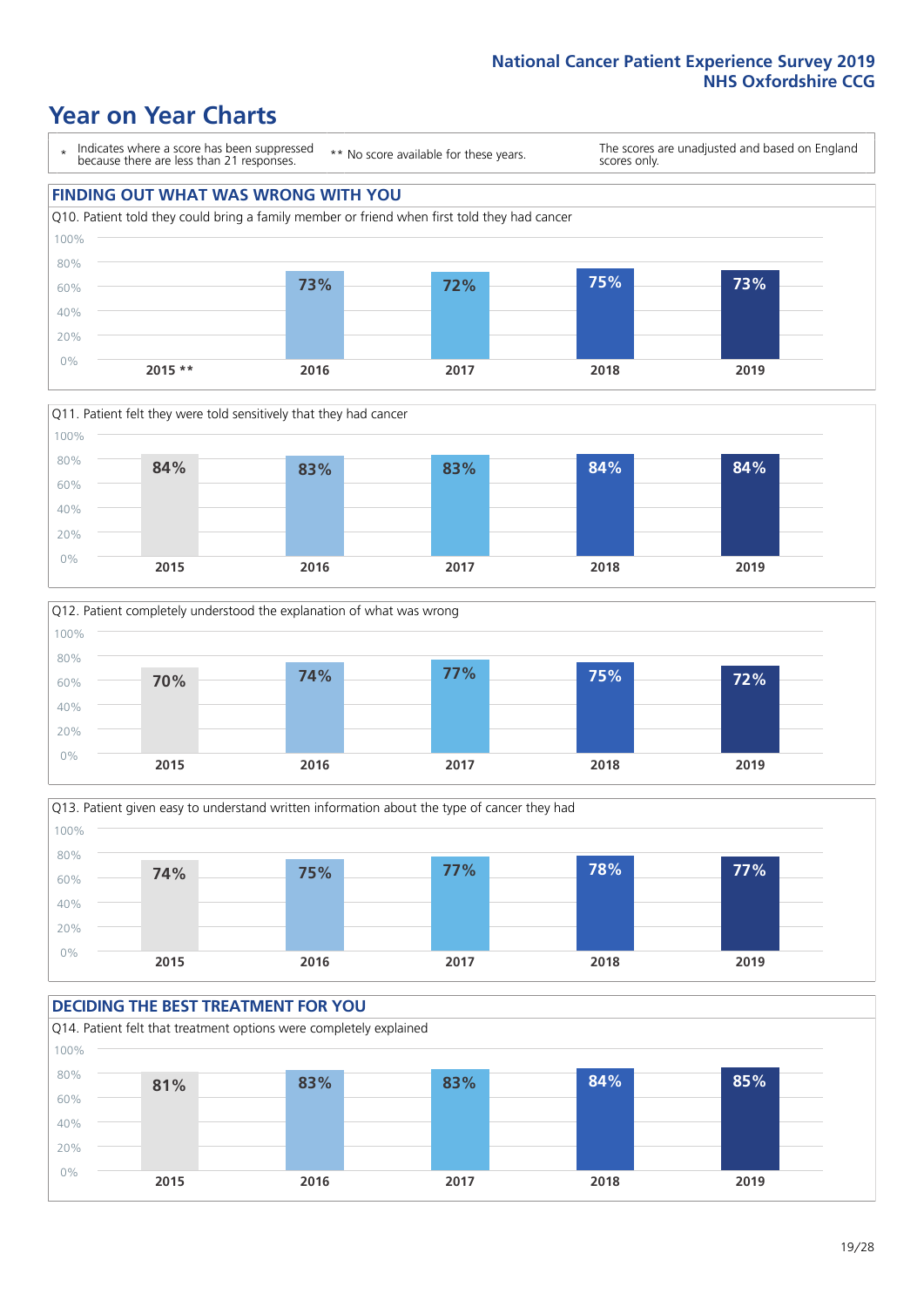### **Year on Year Charts**







Q18. Patient definitely involved as much as they wanted in decisions about care and treatment  $0%$ 20% 40% 60% 80% 100% **2015 \*\* 2016 \*\* 2017 \*\* 2018 \*\* 2019 82%**

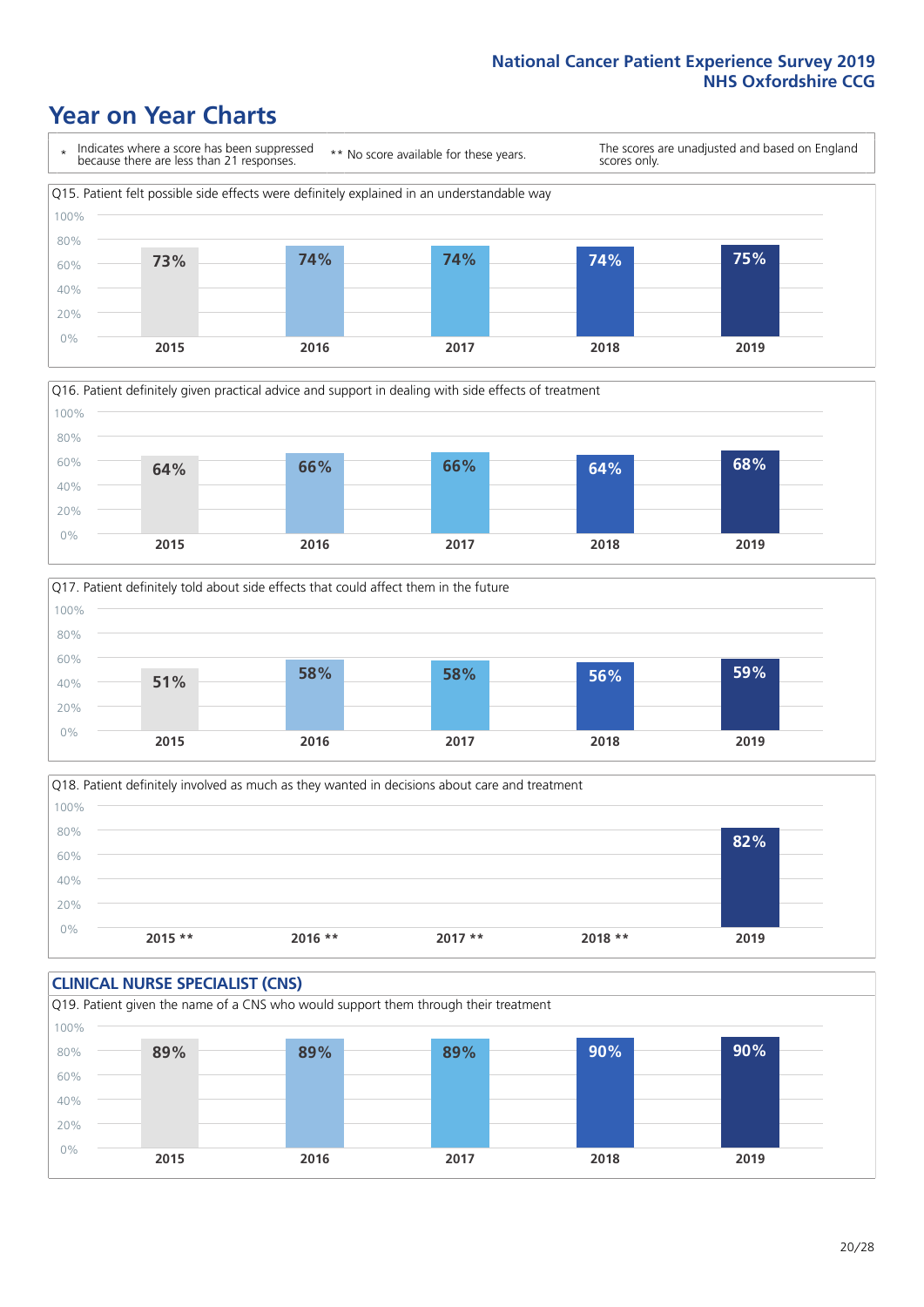### **Year on Year Charts**









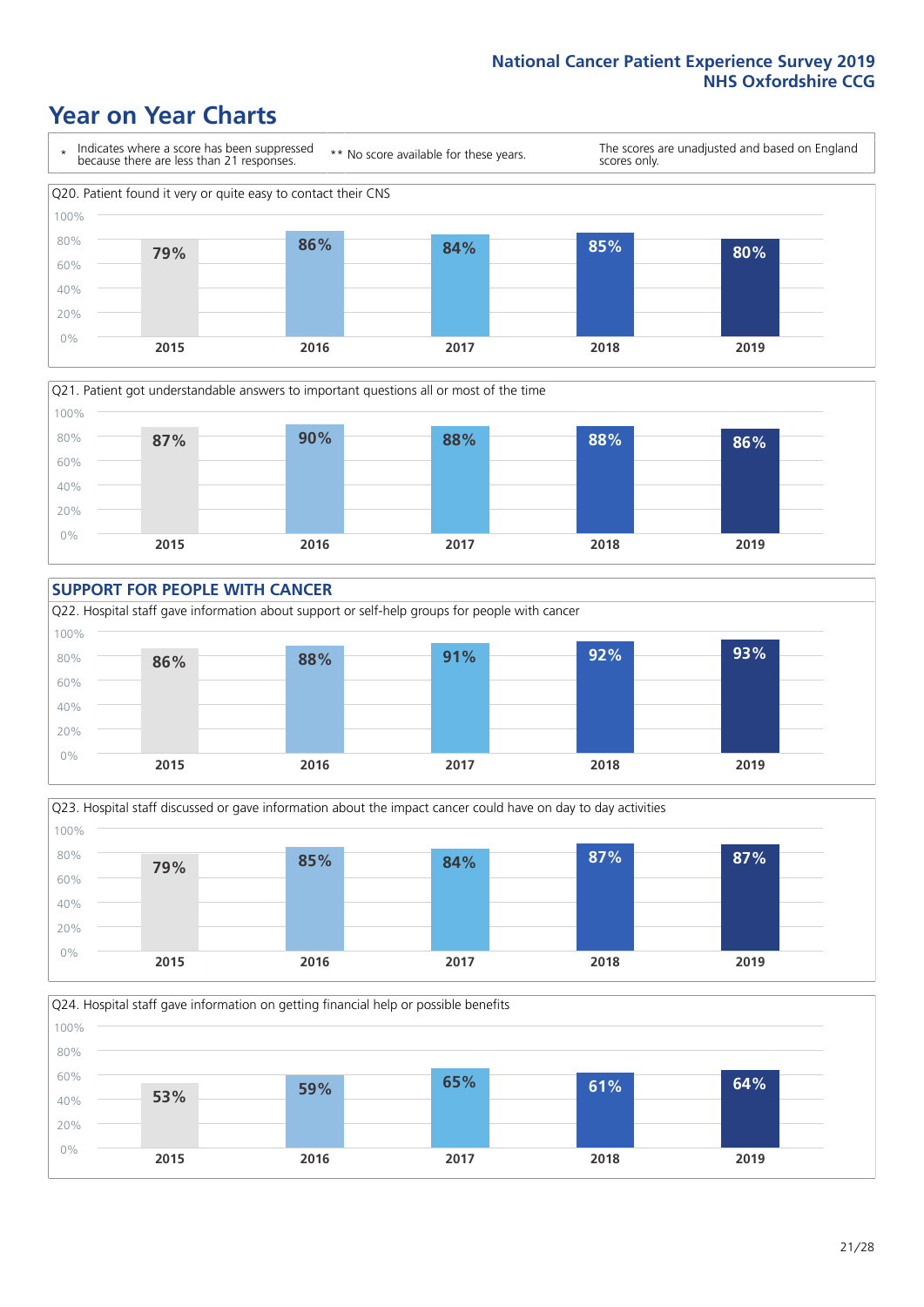### **Year on Year Charts**



#### **OPERATIONS**





### **HOSPITAL CARE AS AN INPATIENT** Q30. Hospital staff didn't talk in front of patient as if patient wasn't there 0% 20% 40% 60% 80% 100% **2015 \*\* 2016 \*\* 2017 \*\* 2018 \*\* 2019 87%**

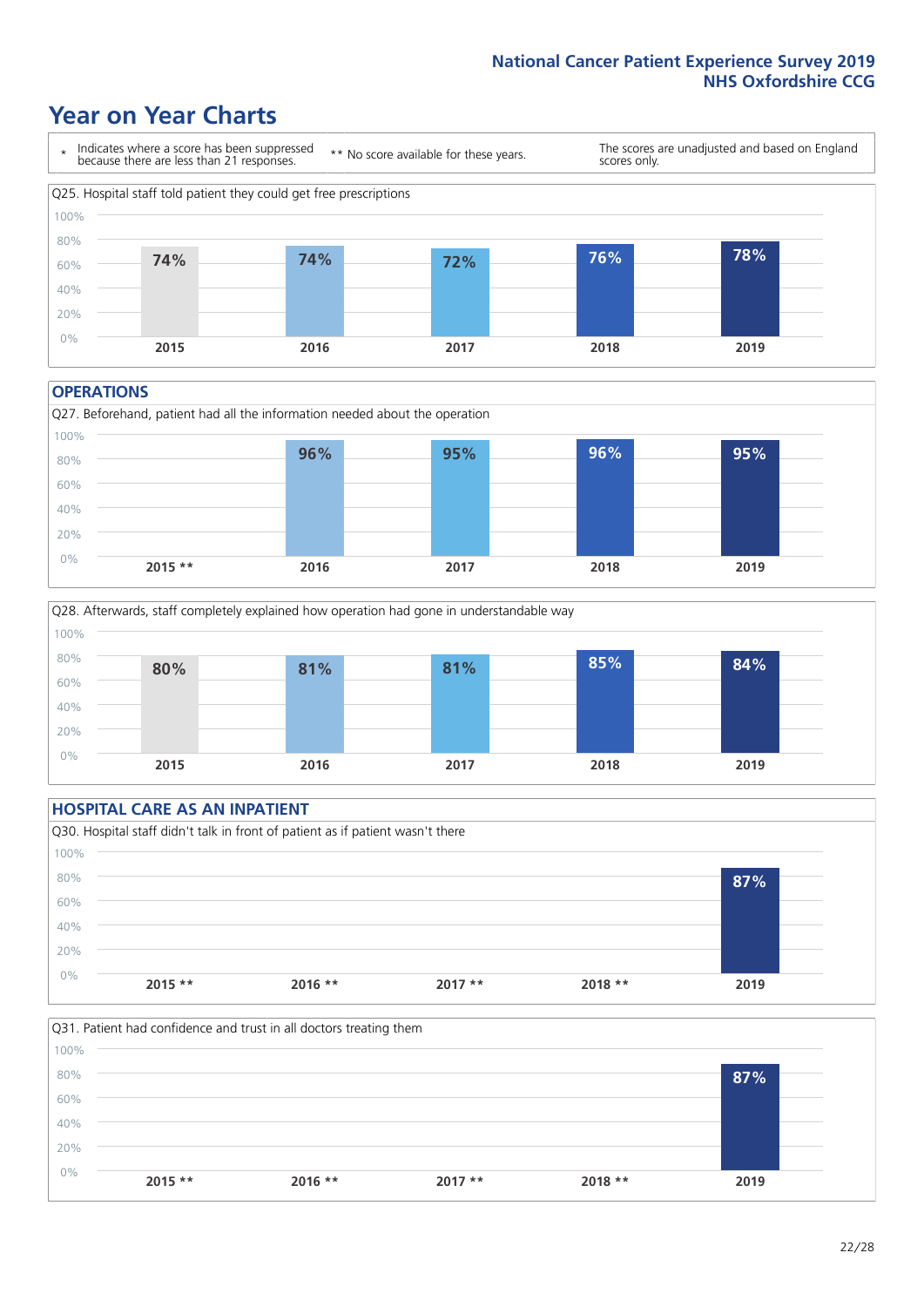### **Year on Year Charts**









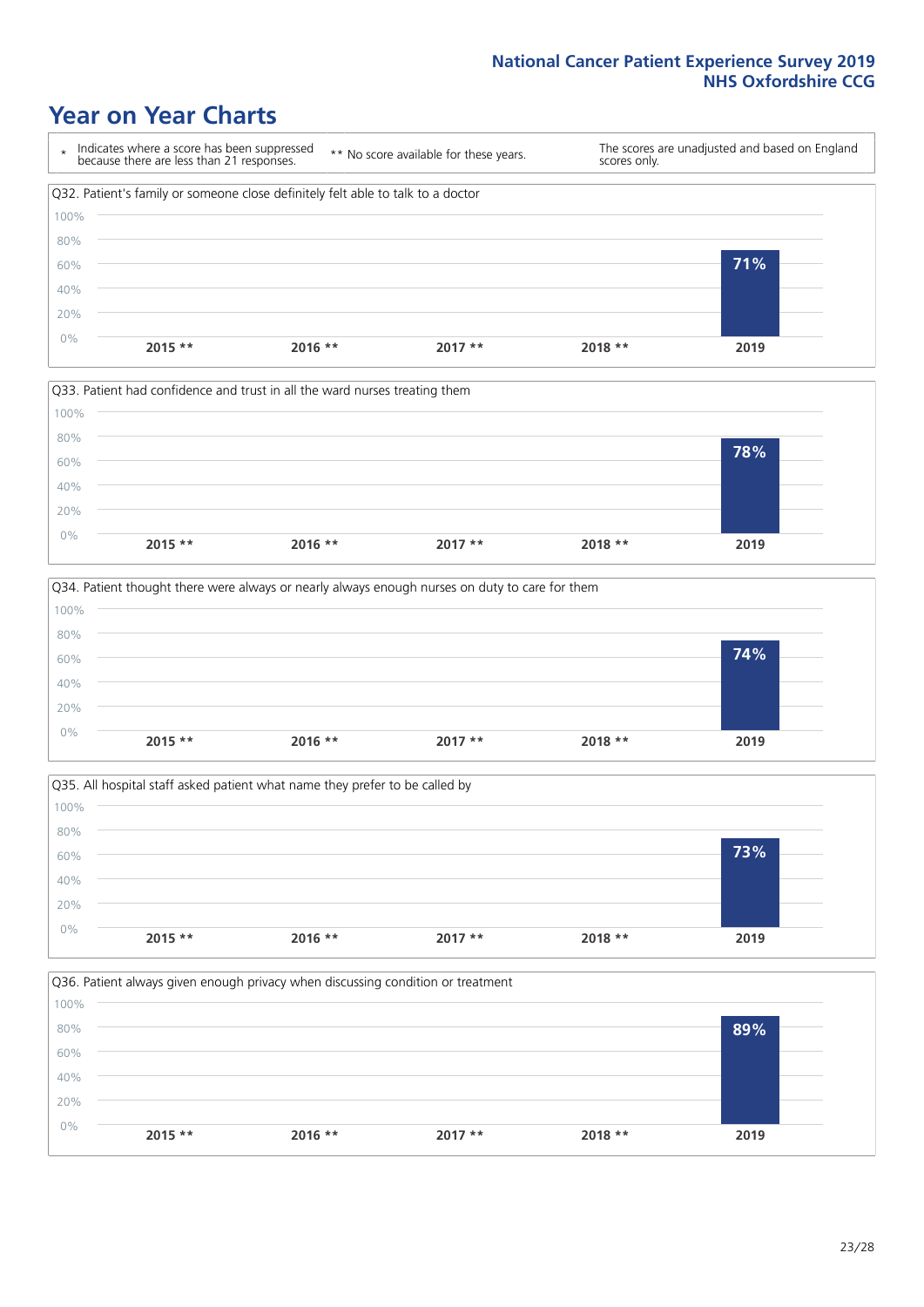### **Year on Year Charts**

\* Indicates where a score has been suppressed because there are less than 21 responses. \*\* No score available for these years. The scores are unadjusted and based on England scores only. Q37. Patient definitely found hospital staff to discuss worries or fears during their inpatient visit 0% 20% 40% 60% 80% 100% **2015 \*\* 2016 \*\* 2017 \*\* 2018 \*\* 2019 56%**







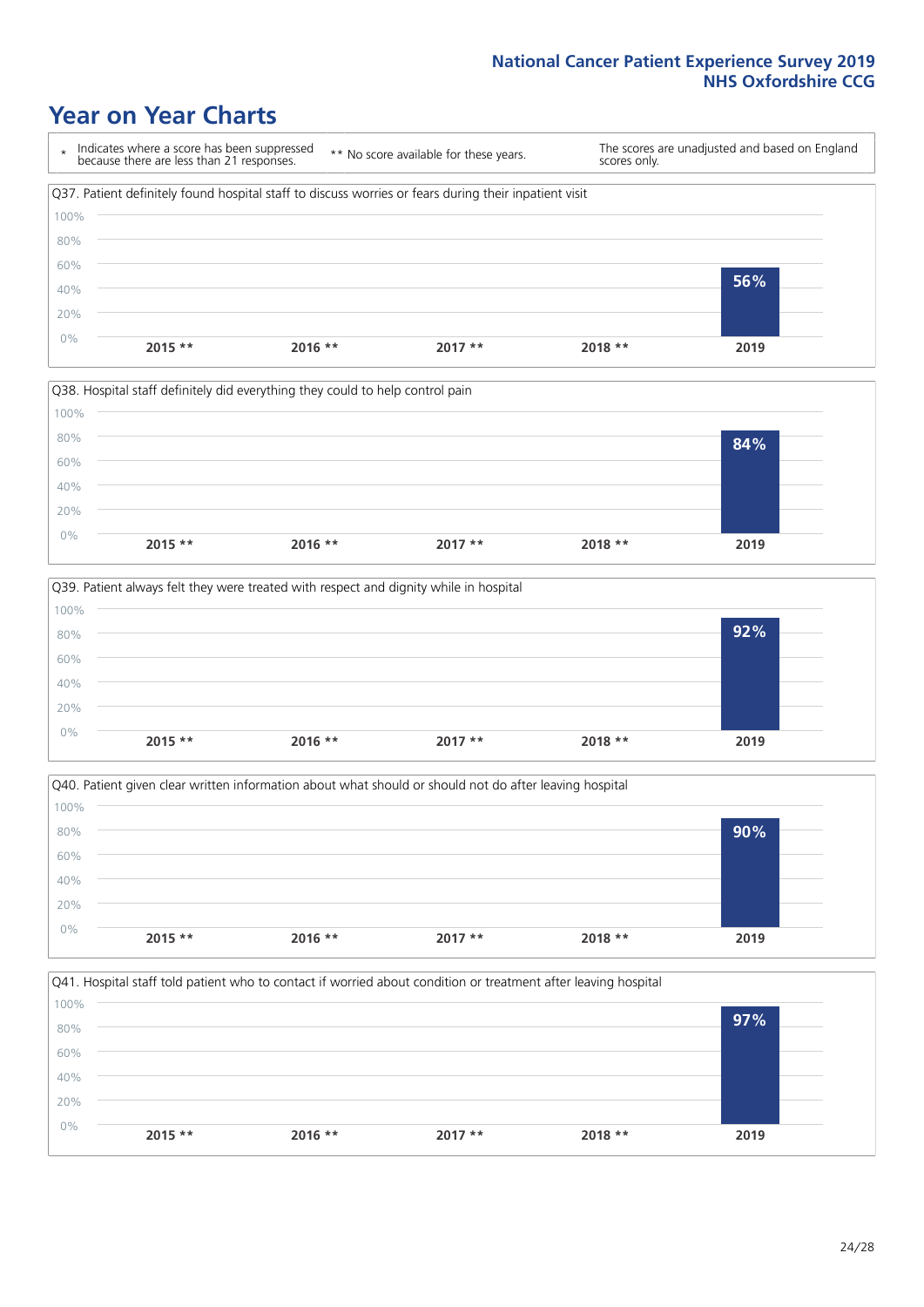### **Year on Year Charts**

\* Indicates where a score has been suppressed because there are less than 21 responses.

\*\* No score available for these years.

The scores are unadjusted and based on England scores only.

#### **HOSPITAL CARE AS A DAY PATIENT / OUTPATIENT**









Q49. Beforehand patient completely had all information needed about chemotherapy treatment

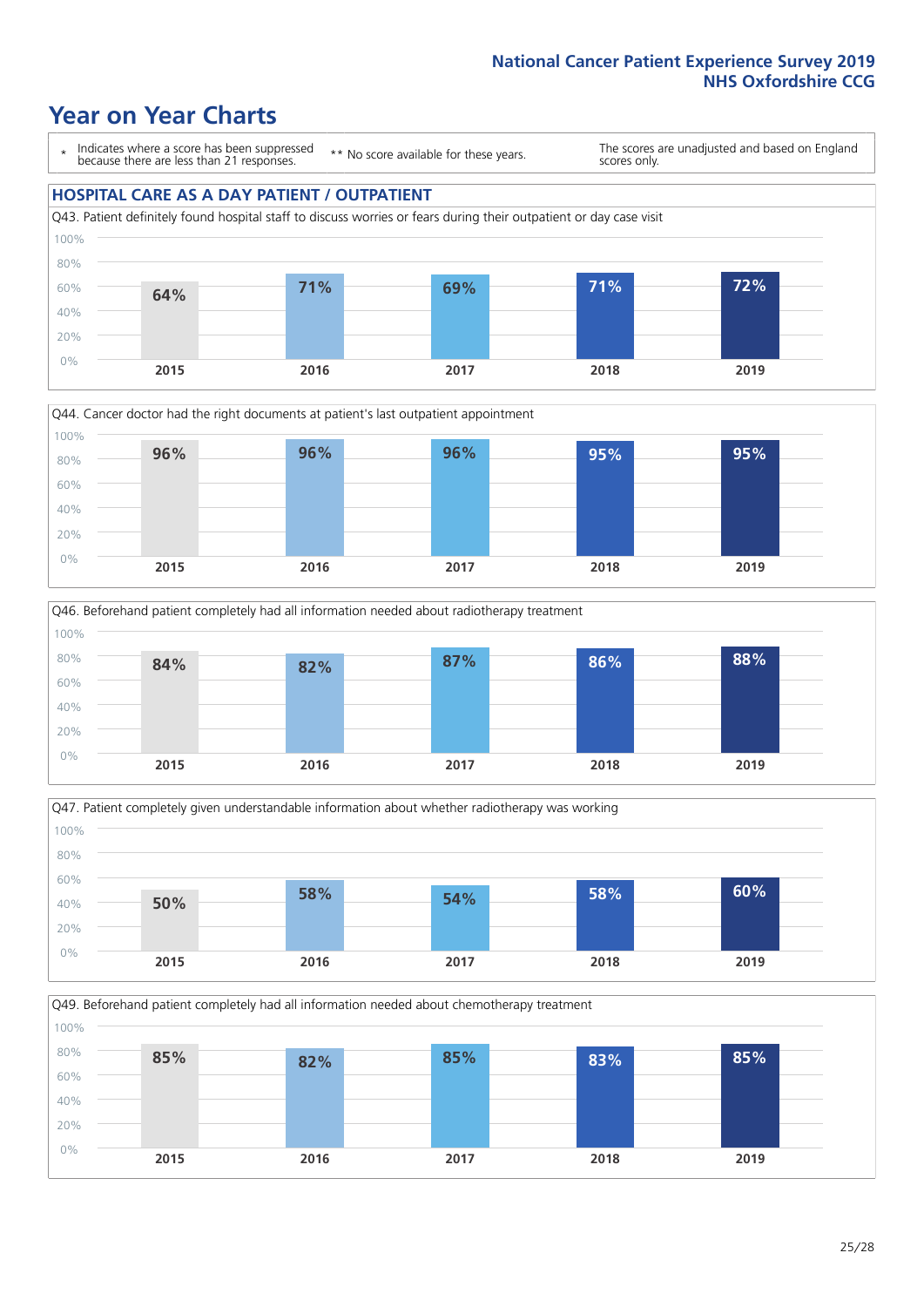### **Year on Year Charts**

\* Indicates where a score has been suppressed because there are less than 21 responses. \*\* No score available for these years. The scores are unadjusted and based on England scores only. Q50. Patient given enough information about whether chemotherapy was working in a completely understandable way 0% 20% 40% 60% 80% 100% **2015 2016 2017 2018 2019 64% 66% 68% 68% 64%**

#### **HOME CARE AND SUPPORT**







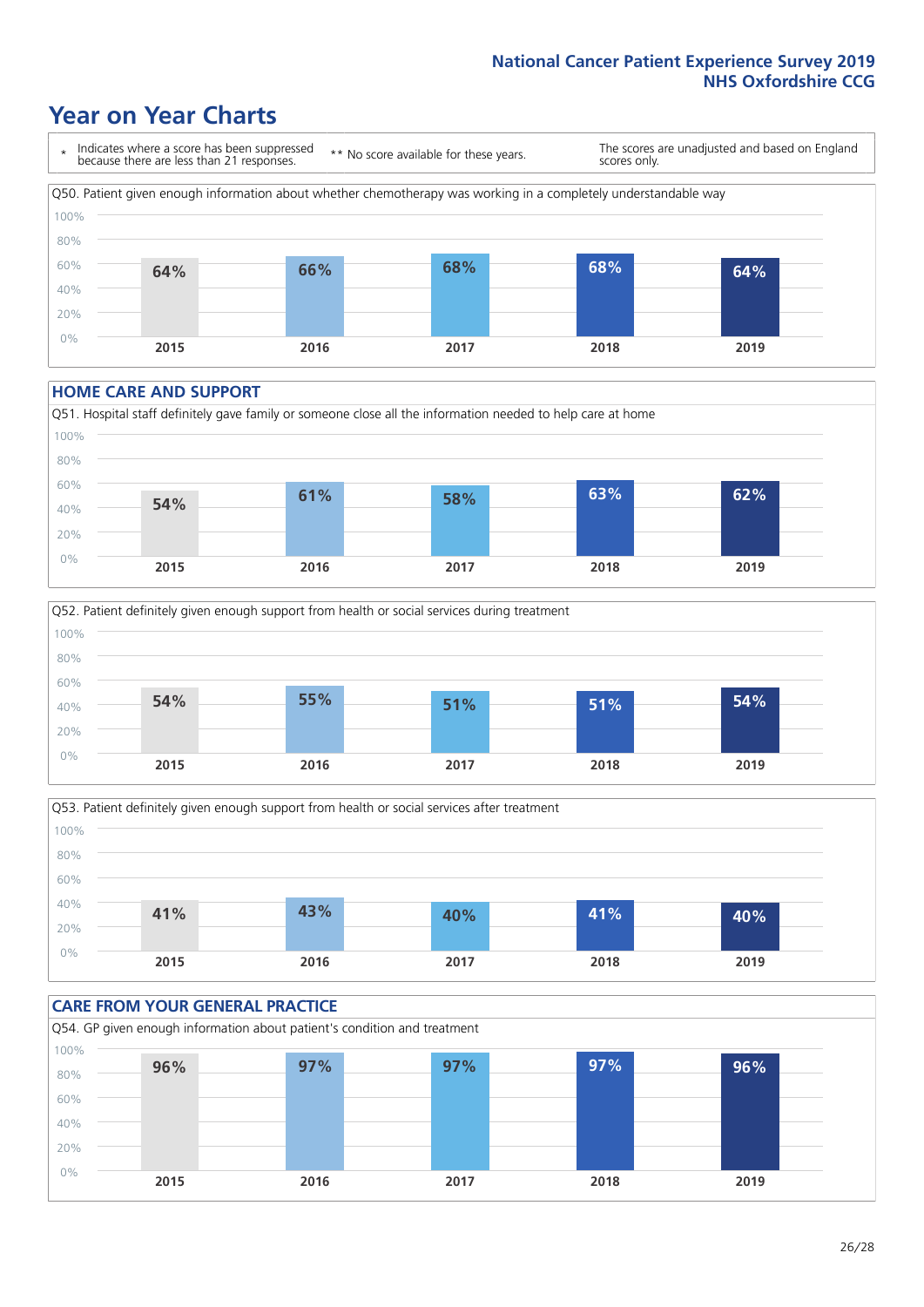### **Year on Year Charts**

\* Indicates where a score has been suppressed because there are less than 21 responses.

\*\* No score available for these years.

The scores are unadjusted and based on England scores only.



#### **YOUR OVERALL NHS CARE**







Q59. Patient felt length of time for attending clinics and appointments for cancer was about right